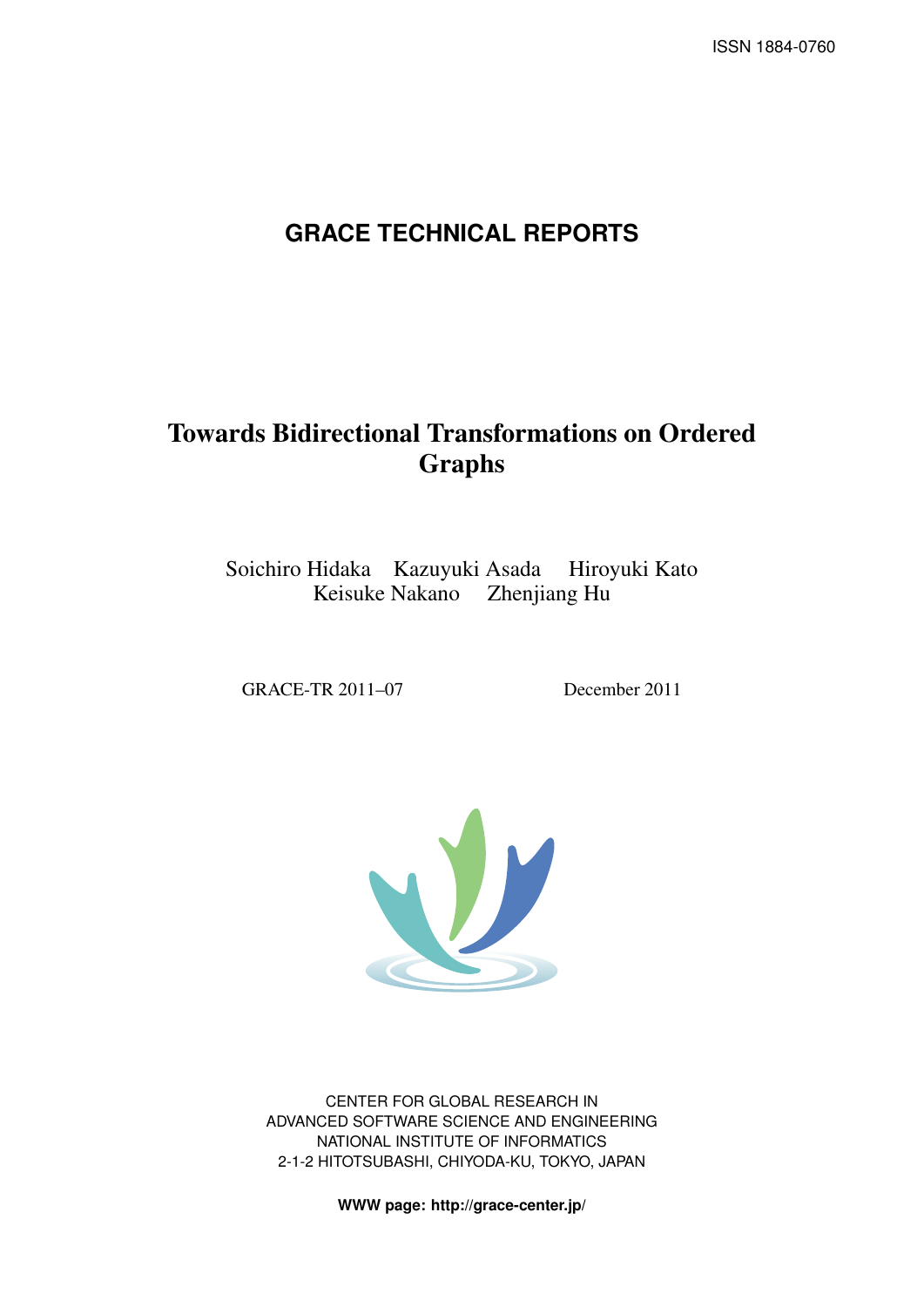The GRACE technical reports are published as a means to ensure timely dissemination of scholarly and technical work on a non-commercial basis. Copyright and all rights therein are maintained by the authors or by other copyright holders, notwithstanding that they have offered their works here electronically. It is understood that all persons copying this information will adhere to the terms and constraints invoked by each author's copyright. These works may not be reposted without the explicit permission of the copyright holder.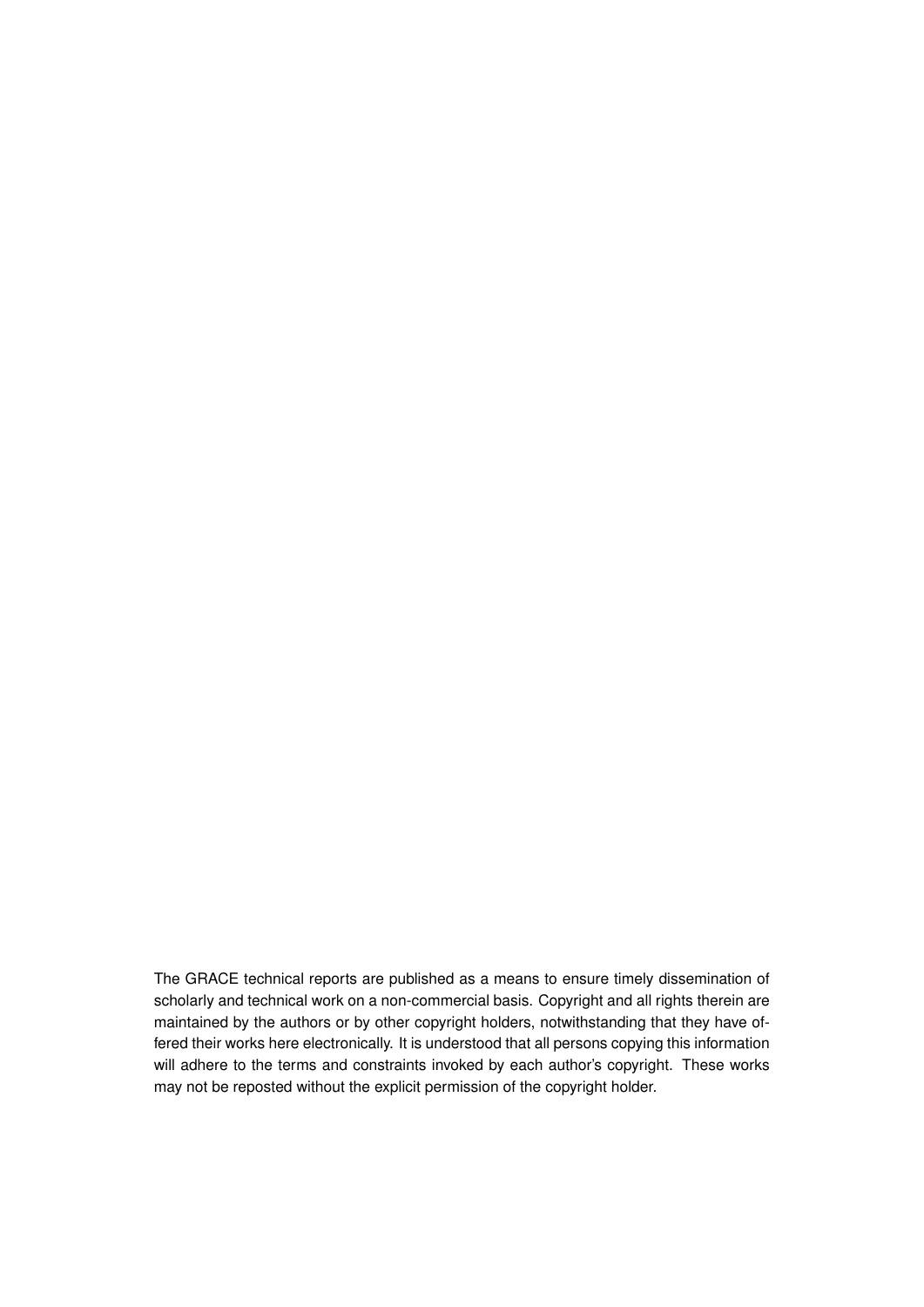# Towards Bidirectional Transformations on Ordered Graphs*<sup>∗</sup>*

Soichiro Hidaka $^1$ , Kazuyuki Asada $^1$ , Hiroyuki Kato $^1$ , Keisuke Nakano $^2$ , and Zhenjiang  $Hu<sup>1</sup>$ 

> National Institute of Informatics<sup>1</sup> University of Electro-Communications<sup>2</sup>

Abstract: The linguistic (language-based) approach plays an important role in development of structured and well-behaved bidirectional transformations. It has been successfully applied to solve the challenging problem of bidirectional transformation on graphs, where a clear bidirectional semantics is given based on a bulk semantics of the structural recursion. However, the graphs that can be dealt with are limited to unordered ones, and it has not yet been known how to treat ordered graphs such as XML graphs in which the child nodes of a node are ordered. In this paper, we show that the bulk semantics of structural recursion can be extended to ordered graphs, and that a clear bidirectional semantics of a new graph transformation language can be defined. The key technical point is a novel definition of bisimilarity between ordered graphs with  $\varepsilon$  edges.

Keywords: Ordered Graphs, Graph Transformation, Bisimulation

# 1 Introduction

Bidirectional transformations [FGM+05, CFH+09] provide a novel mechanism for synchronizing and maintaining the consistency of information between input and output. They are pervasive and has many potential applications, including the synchronization of replicated data in different formats [FGM+05], presentation-oriented structured document development [HMT08], interactive user interface desi[gn \[Mee98\], coupled](#page-23-0) software transformation [L $\text{aim04}$ ], and the well-known *view updating* mechanism which has been intensively studied in the database community [BS81, Heg90].

The linguistic ([language-](#page-23-0)based) approach  $[FGM<sup>+</sup>05]$  gives a promising way for de[velopmen](#page-23-0)t of structured and well-behaved bi[directio](#page-23-0)nal transformation, in which every [expressi](#page-23-0)on simultaneously specifies both a forward and the responding (correct) backward transformation, and every c[ompos](#page-23-0)i[te of ex](#page-23-0)pressions defines a structured way of gluing smaller bidirectional transformations to a bigger one. Despite its usefu[lness for b](#page-23-0)idirectional transformations on lists and trees [FGM<sup>+</sup>05, BFP<sup>+</sup>08, MHN<sup>+</sup>07, HMT08, Voi09, VHMW10, WGW11], it is a challenge to deal with bidirectional transformation on graphs. First, unlike lists and trees, there is no unique way of representing, constructing, or decomposing a general graph, and this requires a more precise definition of *equivalence* between two graphs. Second, graphs have *shared nodes and cycles*[, which makes both forward and backward computation more comp](#page-23-0)licated than that on trees; naïve computation would visit the same nodes many times and possibly infinitely.

*<sup>∗</sup>* This is a full version of the paper submitted to the First International Workshop on Bidirectional Transformations (2012). EASST style file is used to format this article.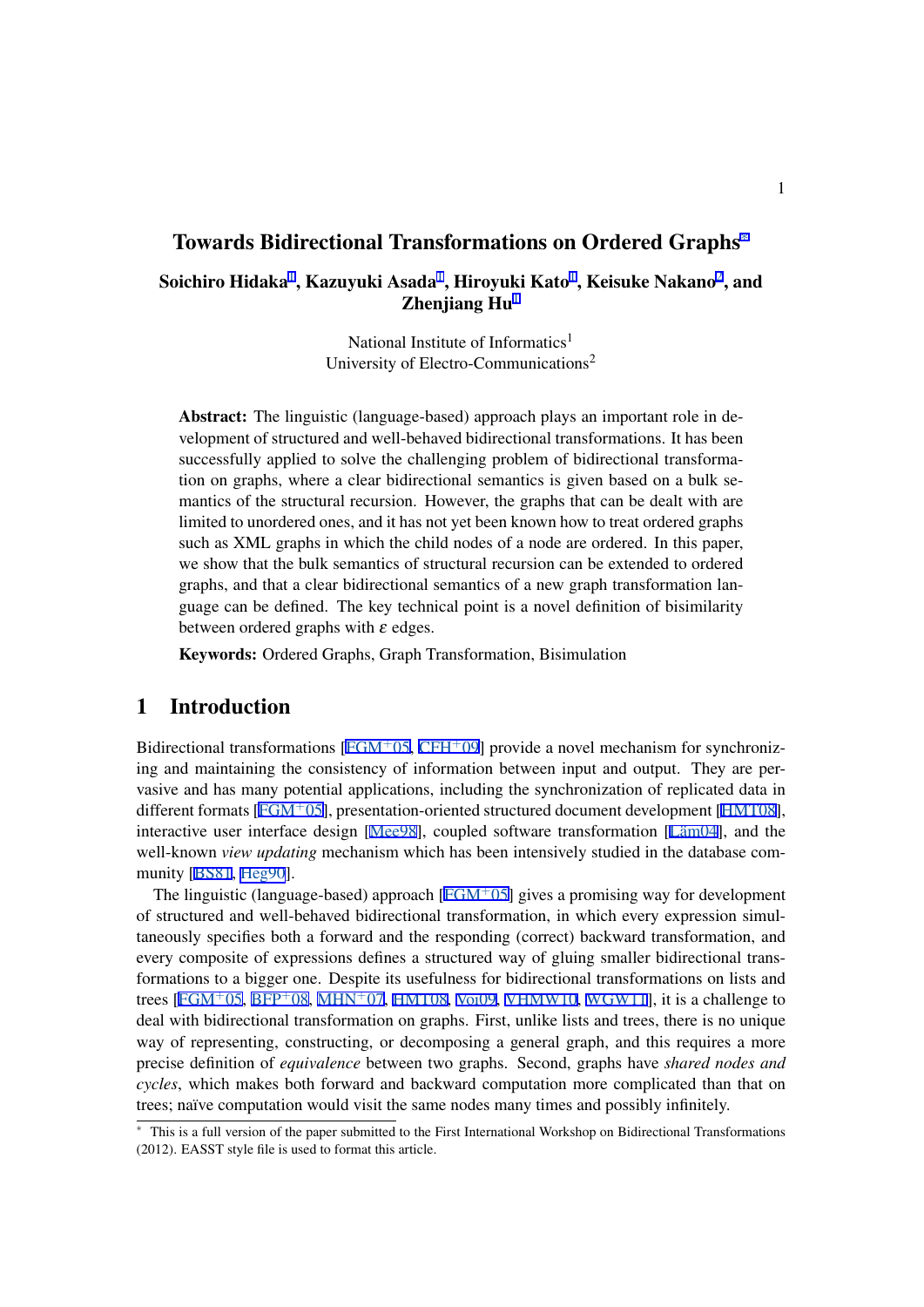<span id="page-3-0"></span>In our previous work  $[HHI^+10]$ , we challenged the problem by showing that the linguistic approach can be applied to bidirectional transformation on graphs, where a clear bidirectional semantics is given for UnCAL, a graph algebra for the known graph query language UnQL [BFS00]. The key to this success is the bulk semantics of the structural recursion: a structural recursion is evaluated by [first pro](#page-23-0)cessing *in parallel* on all edges of the input graph and then combining the results. This bulk semantics relies on introduction of  $\varepsilon$  edges to graphs, providing a smart way of treating shared nodes and cycles in graphs and of tracing back from the view to t[he sour](#page-23-0)ce.

However, the graphs that can be dealt with in this manner must be unordered. It has not yet been known how to treat ordered graphs such as XML graphs in which the child nodes of a node are ordered. One might consider encoding the ordered graphs in terms of unordered ones by introducing specialized edge labels, but this would make it difficult to keep consistency of these labels during transformation. In fact, it is an open problem, as pointed out in [BFS00], how to structure transformations on ordered graphs. In particular, it is unclear how to define a bulk semantics for transformations on ordered graphs.

In this paper, we show that the bulk semantics can be extended to ordered graphs, and that a clear bidirectional semantics of UnCAL<sup>o</sup>, an ordered version of UnCAL, ca[n be de](#page-23-0)fined. The main technical contributions are three folds. First, we design a new graph transformation language UnCAL<sup>o</sup> (Section 2), which is similar to the graph algebra UnCAL [BFS00] for unordered graphs. Next, we give a novel definition of bisimulation relation on ordered graphs with  $\varepsilon$  edges, propose the bulk semantics of structural recursion, and prove bisimulation genericity (well-definedness on bisimilarity) of the constructors and the structural recursion (Section 3). Finally, based on the above results, we show that the bidirectionalization method in  $[HHI^+10]$ can be adapted to define bidirectional semantics of UnCAL<sup>o</sup> (Section 4).

# 2 UnCAL<sup>o</sup>: A Transformation Language for Or[d](#page-13-0)ered Grap[hs](#page-23-0)

UnCAL<sup>o</sup> is a graph transformation language, which is similar to UnCAL [BFS00], but can distinguish orders of outgoing edges. In UnCAL<sup>o</sup>, we will use  $[]$  and  $+$  for ordering instead of *{}* and *∪* used in UnCAL. The purpose of this section is to give an intuition of UnCAL<sup>o</sup> . The formal definition of the semantics of UnCAL<sup>o</sup> is shown in Section 3.

## 2.1 Graph Model

In UnCAL<sup>o</sup>, graphs are rooted, directed, and edge-labeled graphs [wi](#page-6-0)th order on outgoing edges. This graph data model has two prominent features, *markers* and <sup>ε</sup>*-edges*. Nodes may be marked with *input* and *output markers*, which are used as an interface to connect them to other graphs. An  $\varepsilon$ -edge represents a shortcut of two nodes, working like the  $\varepsilon$ -transition in an automaton. We use  $\mathscr L$  to denote the set of labels,  $\mathscr L_{\varepsilon}$  to denote  $\mathscr L \cup \{\varepsilon\}$ , *X* to denote the set of input markers, and *Y* to denote the set of output markers.

An ordered graph *G* is represented as a triple  $(V, B, I)$ , where *V* is a set of nodes,  $B: V \rightarrow$  $List(\mathcal{L}_{\varepsilon} \times V + Y)$  is a function that maps a node to a list of elements, which is either a pair of a label and a node, or an output marker, and  $I: X \to V$  is a function that maps an input marker to a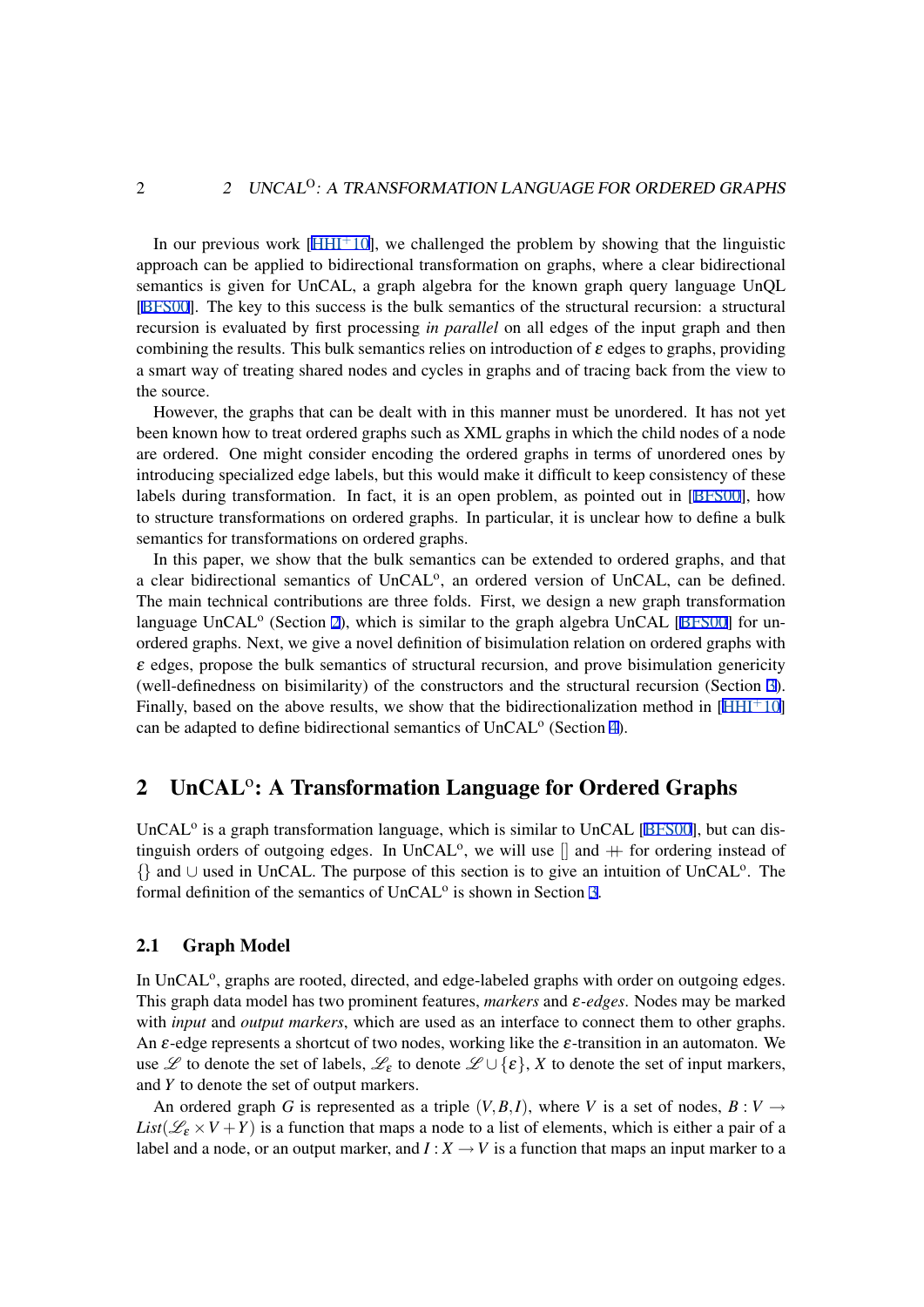<span id="page-4-0"></span>

Figure 1: Graph Equivalence Based on Bisimulation



Figure 2: UnCAL<sup>o</sup> Language

node, which is called *input node*. Unlike input markers, more than one node can be marked with an identical output marker. They are called *output nodes*. Intuitively, input nodes are root nodes of the graph (we allow a graph to have multiple root nodes, and for singly rooted graphs, we often use default marker  $\⊂> 6$  to indicate the root), while an output node can be seen as a "context-hole" of graphs where an input node with the same marker will be plugged later.

Note that multiple-marker graphs are meant to be an internal data structure for graph composition. In fact, initial source graphs of our transformation have one input marker (singlerooted) and no output markers (no holes). For instance, the graph in Fig. 1(a) is denoted by  $(V, B, I)$  where  $V = \{1, 2, 3, 4, 5, 6\}, B(1) = [(a, 2), (b, 3), (c, 4)], B(2) = [(a, 5)], B(3) = [(a, 5)],$  $B(4) = [ (c, 4) ]$ ,  $B(5) = [ (d, 6) ]$ ,  $B(6) = [ ]$ , and  $I(\alpha) = 1$ .

Notion of Graph Equivalence While a formal definition of graph equivalence will be given in Section 3, two graphs are value equivalent if they are bisimilar. For instance, the graph in Fig. 1(b) is value equivalent to the graph in Fig. 1(a); the new graph has an additional  $\varepsilon$ -edge (denoted by the dotted line), duplicates the graph rooted at node 5, and unfolds and splits the cycle at node 4. Unreachable parts are also disregarded, i.e., two bisimilar graphs are still bisimilar if one adds [s](#page-6-0)ubgraphs unreachable from input nodes.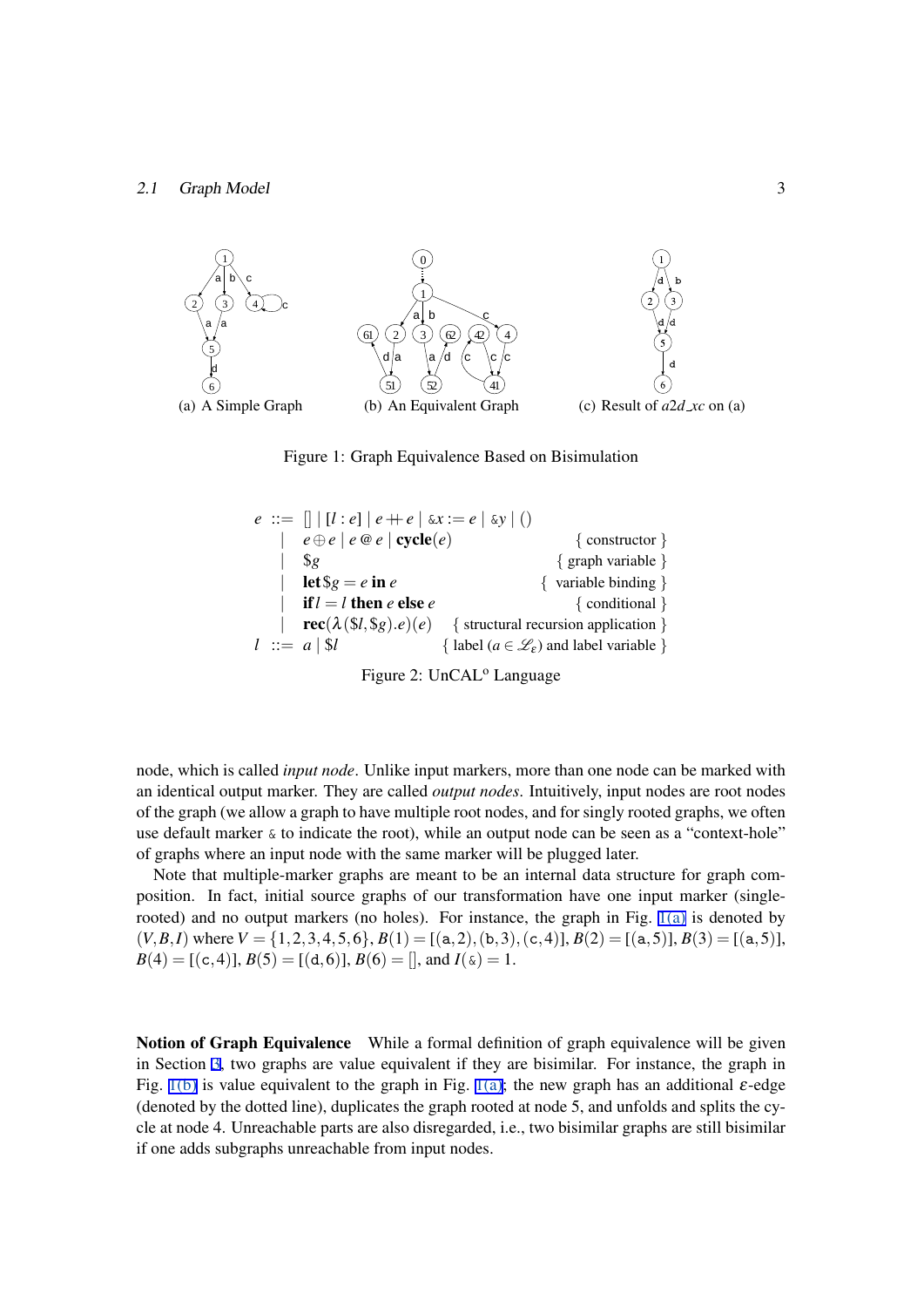#### 2.2 Graph Constructors

Figure 3 summarizes the nine graph constructors. To treat order of outgoing edges, we use  $\parallel$  and ++ instead of *{}* and *∪* used in UnCAL. Here, [] constructs a root-only graph, [*a* : *G*] constructs a graph by adding an edge with label  $a \in \mathcal{L}_{\epsilon}$  pointing to the root of graph *G*, and  $G_1 + G_2$  adds two  $\varepsilon$ -edges from a new root to the roots of  $G_1$  and  $G_2$ , respectively. Also,  $\varepsilon x := G$  associates an inp[ut](#page-6-0) marker,  $\&x$ , to the root node of  $G$ ,  $\&y$  constructs a graph with a single node marked with an output marker  $\&y$ , and () constructs an empty graph that has neither a node nor an edge. Furthermore,  $G_1 \oplus G_2$  constructs a graph by using a componentwise (*V*, *B* and *I*) union.  $+$  differs from *⊕* in that ++ unifies input nodes while *⊕* does not. *⊕* requires input markers of operands to be disjoint, while  $+$  requires them to be identical.  $G_1 \otimes G_2$  composes two graphs vertically by connecting the output nodes of  $G_1$  with the corresponding input nodes of  $G_2$  with  $\varepsilon$ -edges, and  $cycle(G)$  connects the output nodes with the input nodes of  $G$  to form cycles. The formal definition of the semantics of these constructors can be found in Section 3. It is worth noting that this set of constructors are powerful enough to describe any ordered graphs.

# 2.3 UnCAL<sup>o</sup> Syntax

The syntax of UnCAL<sup>o</sup> is depicted in Fig. 2. As will be seen in Section 3, UnCAL<sup>o</sup> is bisimulation generic, i.e., for bisimilar inputs, each UnCAL<sup>o</sup> expression results in bisimilar result. It consists of the graph constructors, variables<sup>1</sup>, variable bindings, conditionals, and structural recursion. We have already described the graph constructors, while variables, variable bindings and conditionals are self explanatory. Now [w](#page-4-0)e introduce *structural recursi[on](#page-6-0)*, which is a powerful mechanism in UnCAL<sup>o</sup> to describe graph transformations. A structural recursion is a function *f* , which satisfies the following equations.

$$
f(\parallel) = \parallel f([\$I: \$g]) = e @ f(\$g) f(\$g_1 + \$g_2) = f(\$g_1) + f(\$g_2),
$$

and *f* can be encoded by  $\text{rec}(\lambda(\$\iota\},\$\{g})\cdot e)$ . For  $\parallel$ , *f* results in  $\parallel$ . For a graph with an edge labelled \$*l* connected to a graph \$*g*, *f* results in connecting vertically the result of *e* with the result of recurring f to \$g. For a graph with  $\S$ g<sub>1</sub> preceding  $\S$ g<sub>2</sub>, f results in concatenating two graphs of  $f$ (\$ $g_1$ ) and  $f$ (\$ $g_2$ ).

*Example* 1 The following structural recursion *a2d xc* replaces all labels a with d and contract edges labeled c.

$$
a2d_{\mathcal{L}}c(\$db) = \text{rec}(\lambda(\$l, \$g).\text{if } \$l = \text{a then} \qquad [\text{d} : \text{\&}]
$$
  
else if  $\$l = \text{c then} [\text{\&}]$   
else [ $\$l : \text{\&}]$ ]  
 $(\$db)$ 

Applying the function  $a2d$  *xc* to the graph in Fig. 1(a) yields the graph in Fig. 1(c).

 $\Box$ 

<sup>&</sup>lt;sup>1</sup> We prefix  $$$  to represent variables.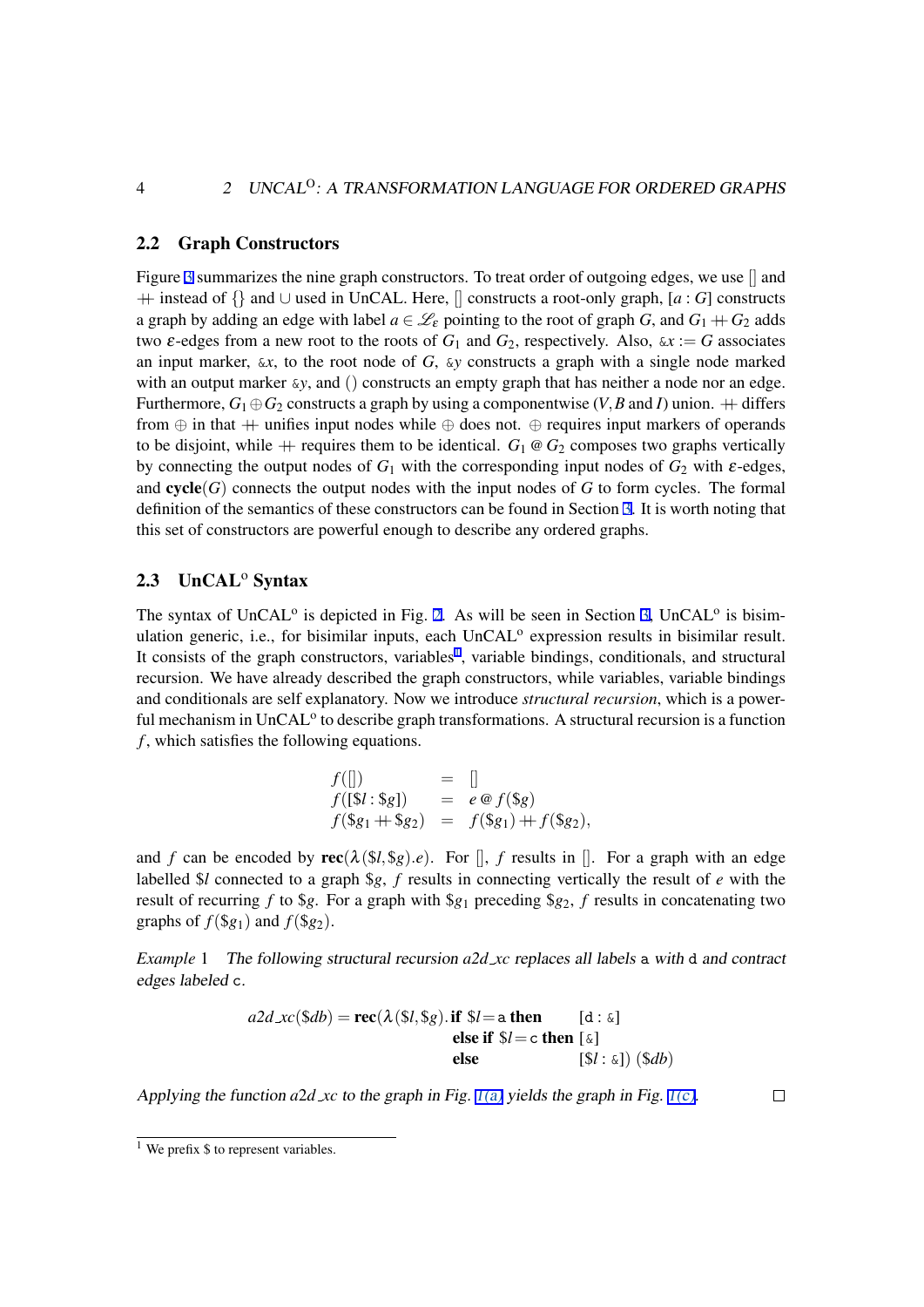<span id="page-6-0"></span>

Figure 3: Graph Constructors

*Example* 2 Consider an ordered graph representation of books. Since "sections" are ordered and there are some references in books, we can see books as ordered graphs. The following structural recursion *toc*, which is adapted from [RSGV09], computes the table of contents of books in which sections can be arbitrarily nested:

 $toc(\$db) = \mathbf{rec}(\lambda(\$l, \$g) \cdot \mathbf{if} \$l = \texttt{section} \text{ then } [\texttt{section}: [gettitle(\$g), \&]]$ [else](#page-23-0) &) (\$*db*)

where the function *gettitle* results in the title of the section.

*gettitle*(
$$
\$g
$$
) = **rec**( $\lambda$ ( $\$l_1, \$g_1$ ). **if** $\$l_1$  = title **then** [title : **rec**( $\lambda$ ( $\$l_2, \$g_1$ ). $\[\$l_2 : []]$ ) ( $\$g_1$ )]  
**else** []) ( $\$g$ )

 $\Box$ 

# 3 Ordered Graph and Structural Recursion

In the previous section, we gave syntax of UnCAL<sup>o</sup>, its intuitive meaning, and its usage. In this section, we give semantics of UnCAL<sup>o</sup>. In the next section, we extend the semantics here for bidirectional transformation, where  $\varepsilon$ -edge and bulk semantics for structural recursion main contents in this section—are importantly used to keep source information during forward transformation. Thus we heavily use  $\varepsilon$ -edge, so the bisimilarity for ordered graph with  $\varepsilon$ -edges is important.

Here we first give definitions of ordered graph and its bisimilarity. These ordered graphs up to bisimilarity form the domain of the semantics of UnCAL<sup>o</sup>. Next we define graph constructors and structural recursion with bulk semantics. Then we show *bisimulation genericity* (well-definedness on bisimilarity) of the graph constructors and the structural recursion (Theorem 1).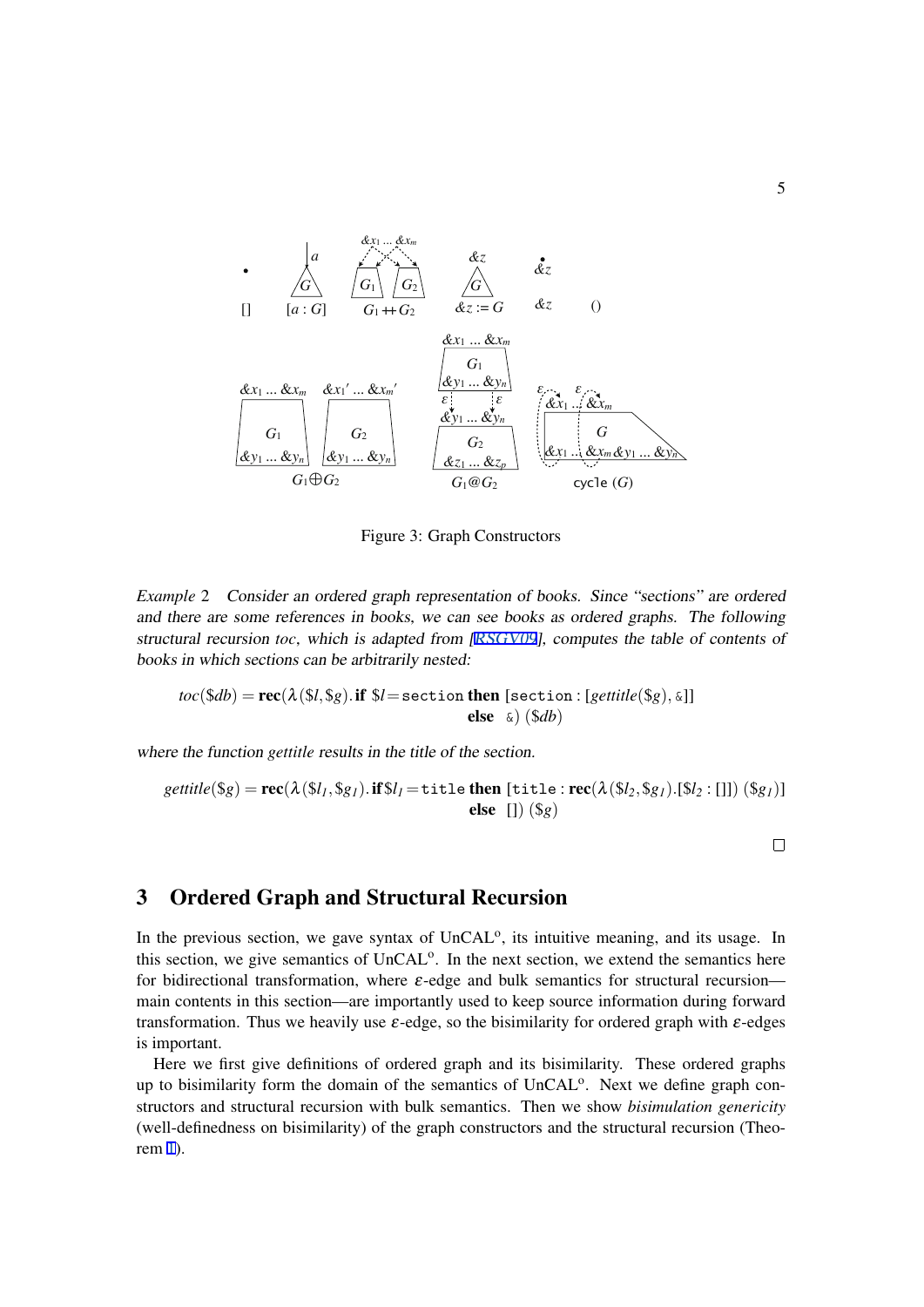<span id="page-7-0"></span>The reader who believe our proofs and naturality of definitions can skip this section except for Section 3.1, Definitions 6 and 7.

#### 3.1 Formal Definition of Ordered Graph

**Definition 1** (Ordered [G](#page-10-0)rap[h\)](#page-11-0) Let  $\mathcal{L}$  be a set of *labels*, and  $\mathcal{L}_{\varepsilon}$  be the disjoint union  $\mathcal{L} \cup \{\varepsilon\}$ . Let *X* be a finite set of *input markers* and *Y* be a finite set of *output markers*.

An *ordered graph*, or just a *graph G* is a triple (*V,B,I*) where

- *• V* is a set of *nodes*,
- $B: V \to \coprod_{n \in \mathbb{N}} (\mathcal{L}_{\varepsilon} \times V + Y)^n$  is a function, which maps a node to its *ordered branches* consisting of *labeled edges* or *output markers*, and
- *• I* : *X → V* is a function, which determines *roots (input nodes)* of the graph.

The set of all graphs (defined with *X* and *Y*) is denoted by  $DB_Y^X$  (meaning DataBase following [BFS00]). For a graph *G*, we refer each component of the triple by record notation with labels  $V, B, I:$  i.e.,  $G = (G.V, G.B, G.I)$ .  $\Box$ 

*Remark* 1 In the paper [BFS00], unordered graph was defined additionally with the following three [require](#page-23-0)ments: an input function *I* is injective; there is no incoming edge to an input node; and there is no outgoing edge from an output node. While, the above definition of ordered graph is relaxed on such points. The both styles are in fact equivalent: i.e., for the above style of <sup>a</sup> graph, if we extend each [input](#page-23-0) node with <sup>a</sup> fresh epsilon edge incoming from <sup>a</sup> fresh new input node, and also replace each output marker occurrence on an output node by <sup>a</sup> fresh epsilon edge outgoing to <sup>a</sup> fresh node having only the branch of the output marker, then the resulting graph satisfies the above three requirements, and still is bisimilar (Definition 5) to the given graph. This transformation is possible for both unordered case and ordered case.

As meta-variables for markers, we use &*x*, &*y*, &*z*, etc. Since we often consider single-rooted graphs, i.e., graphs whose sets of input markers are singleton, we c[hoo](#page-10-0)se a *default marker* denoted by  $\&\&$ , and  $DB_Y^{\{\&\}}$  is denoted by  $DB_Y$ .

In the above definition,  $\prod_{n\in\mathbb{N}}(\mathcal{L}_{\varepsilon}\times V+Y)^n=List(\mathcal{L}_{\varepsilon}\times V+Y)$ . To represent ordered branch, "list in polynomial style" is more essential than "list as initial algebra", since with polynomial style, the more generalized notion of *graph with countably wide ordered branch* can be similarly defined with  $B: V \to \coprod_{L \in \mathbb{L}} (\mathscr{L}_{\varepsilon} \times V + Y)^L$  where  $\mathbb{L}$  is the set of countable linear ordered sets (up to order isomorphism).

For a list *x*,  $|x|$  denotes the length of *x*, and we regard  $|x|$  also as the set of component-indices of x, i.e.,  $|x| = \{0, ..., |x|-1\}$ . Then for  $i \in |x|$ , x i denotes the *i*-th component of x. We often represent a list as  $[x_i]_{i \in n}$ , as well as an extensional style such as  $[x, y, z]$ . For a tuple  $x \in \prod_{i \in I} X_i$ and an index  $i \in I$ , we use x i to denote the *i*-th component of x: e.g., for  $x \in A \times B$ ,  $x = (x.0, x.1)$ . For sets *A* and *B*, an element of the coproduct  $A + B$  is either in<sub>l</sub>(*a*) with  $a \in A$  exclusively or in<sub>*r*</sub>(*b*) with *b* ∈ *B*. For ternary coproduct, we use in<sub>*l*</sub>, in<sub>*m*</sub>, and in<sub>*r*</sub>.

For a graph  $G = (V, B, I)$ , a node  $v \in V$ , and a branch index  $i \in |B(v)|$ , the list component  $B(v)$ .*i* is either an *l*-labeled edge  $E(l, v') \stackrel{\text{def}}{=} \text{in}_l(l, v')$  from v to v', or an output marker  $O(\omega y) \stackrel{\text{def}}{=} \text{in}_r(\omega y)$ . Do not confuse the notion of branch with the notion of edge; a branch might be an output marker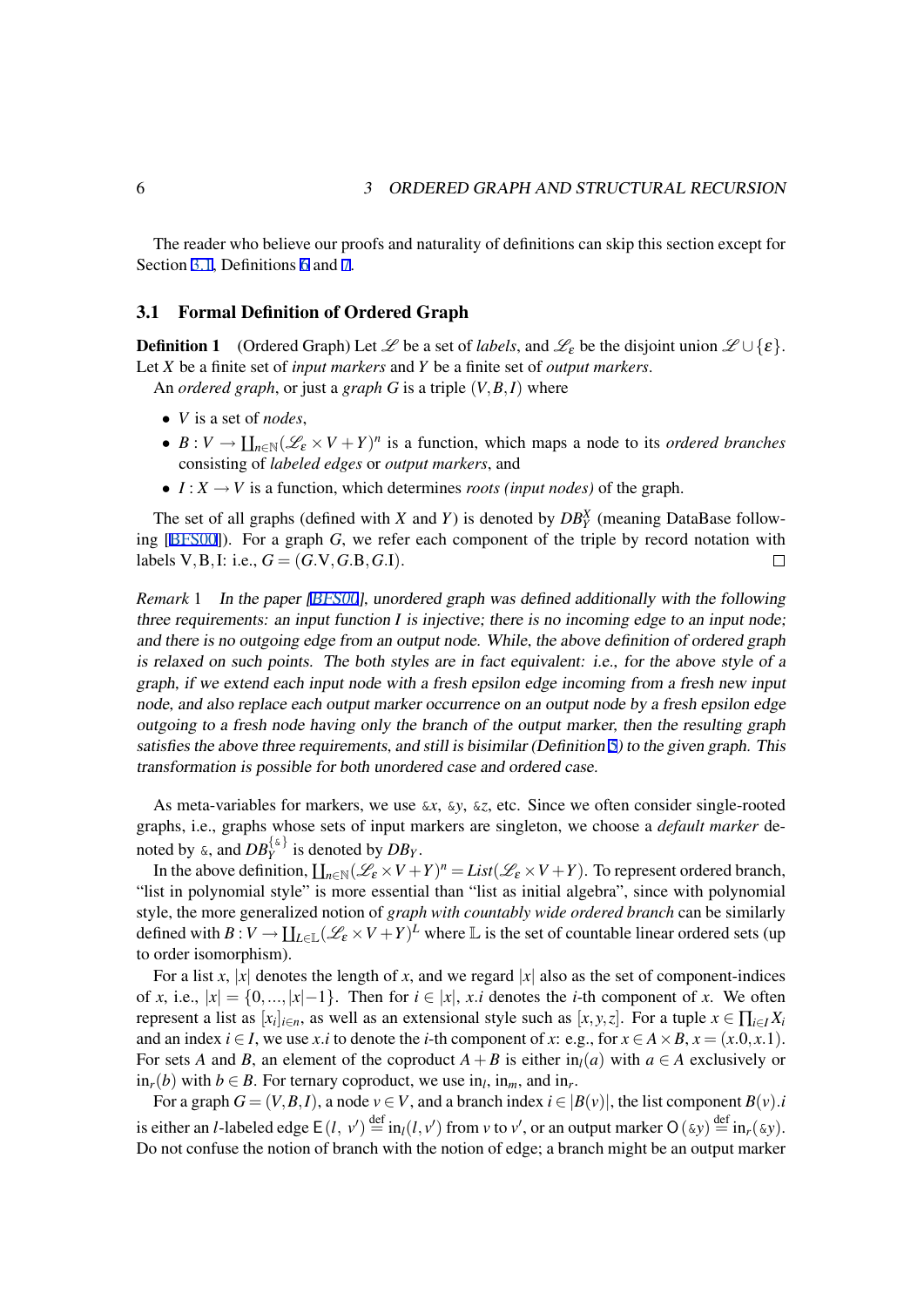

Figure 4: graphs with left-to-right-stream branching and with right-to-left-stream branching

as well as an edge. An output marker can be considered as a "future (collection of) branches"; an output marker is a variable (or place holder) to which the all branches of a root of another graph can be "substituted" through an  $\varepsilon$ -edge by @ operator or **cycle** operator (see Figure 3 and Definition 6).

For a graph *G*, we call *G finite* if *G.*V is finite. In this section, we also consider infinite graphs because we need infinite graph (in fact infinite tree) to define bisimilarity even for finite [gra](#page-6-0)ph. In other sections, we treat only finite graphs and call them just (ordered) graphs.

For a gr[ap](#page-10-0)h  $G \in DB_Y^X$ , and a node  $v \in G.V$ ,  $G|_v$  denotes the graph in  $DB_Y$  whose set of nodes are restricted to the set of all nodes "accessible through consecutive branches" from *v*.

For a graph  $G \in DB_Y^X$ , *G* is a *tree* if (i): *G*.I is injective, (ii): for every root node, there is no incoming edge, (iii): for every non-root nodes, there is exactly one incoming edge, and (iv) any node can be accessible from a root node in finite steps. (For finite graphs, the condition (iv) is derived from the conditions (ii) and (iii).) The conditions (ii) and (iii) keep out cycle and sharing from tree. Note that if *t* is a tree, so is  $t|_v$  for any  $v \in t$ . V, and also that any multi-rooted tree *t* ∈ *DB*<sup>*X*</sup><sub>*Y*</sub> is the disjoint union of the family  $(t|_{t \cdot I(\delta x)}))_{\delta x \in X}$  of the single-rooted trees.

#### 3.2 Bisimilarity

Bisimilarity between ordered graph is—if the notion does not involve  $\varepsilon$ -edge—easily defined with a general coalgebraic definition (e.g. [Rut00, SR11]) applied to the endofunctor  $V \mapsto$ *List*( $\mathscr{L} \times V + Y$ ). However, for ordered graph with  $\varepsilon$ -edges, the definition of bisimilarity is not obvious. In the unordered case, we can take the approach in the paper [BJ10], but for ordered case, it is not available.

First let us see the bisimilarity for the case [withou](#page-23-0)t  $\varepsilon$ [-edg](#page-23-0)e.

**Definition 2** For ordered graphs  $G, G' \in DB_Y^X$  $G, G' \in DB_Y^X$  without  $\varepsilon$ -edges,  $G$  and  $G'$  are *bisimilar* (and denoted by  $G \sim_{\mathscr{L}} G'$  if there is a relation *R* between *G*.V and  $G'$ .V such that (i): for every input marker  $\&x \in X$ ,  $(G.I(\&x))R(G'.I(\&x))$ , and (ii): *R* is a *bisimulation relation*: i.e., for any  $vRv', |G.B(v)| = |G'.B(v')|$ , and then for any  $i \in |G.B(v)|$ , either if  $(G.B(v)) . i = E(l, v_1)$ , then there is  $v'_1 \in G'.V$  such that  $(G'.B(v'))$ . $i = E(l, v'_1)$  and  $v_1 R v'_1$ , or if  $(G.B(v))$ . $i = O(\xi y)$ , then  $(G'.B(v)).i = O(\omega).$  $\Box$ 

Now let us see some ordered graphs with  $\varepsilon$ -edges, to have some feeling of bisimilarity. Consider graphs in Figure 4. The graphs  $G_i$  should be intuitively bisimilar respectively to their 1-step-unfolding  $G'_{i}$ , because unfolding generally maintains bisimilarity. Here, we should distinguish  $G_0$  from  $G_1$ . This is because, observing their further unfolding, it is found that  $G_0$  is a tree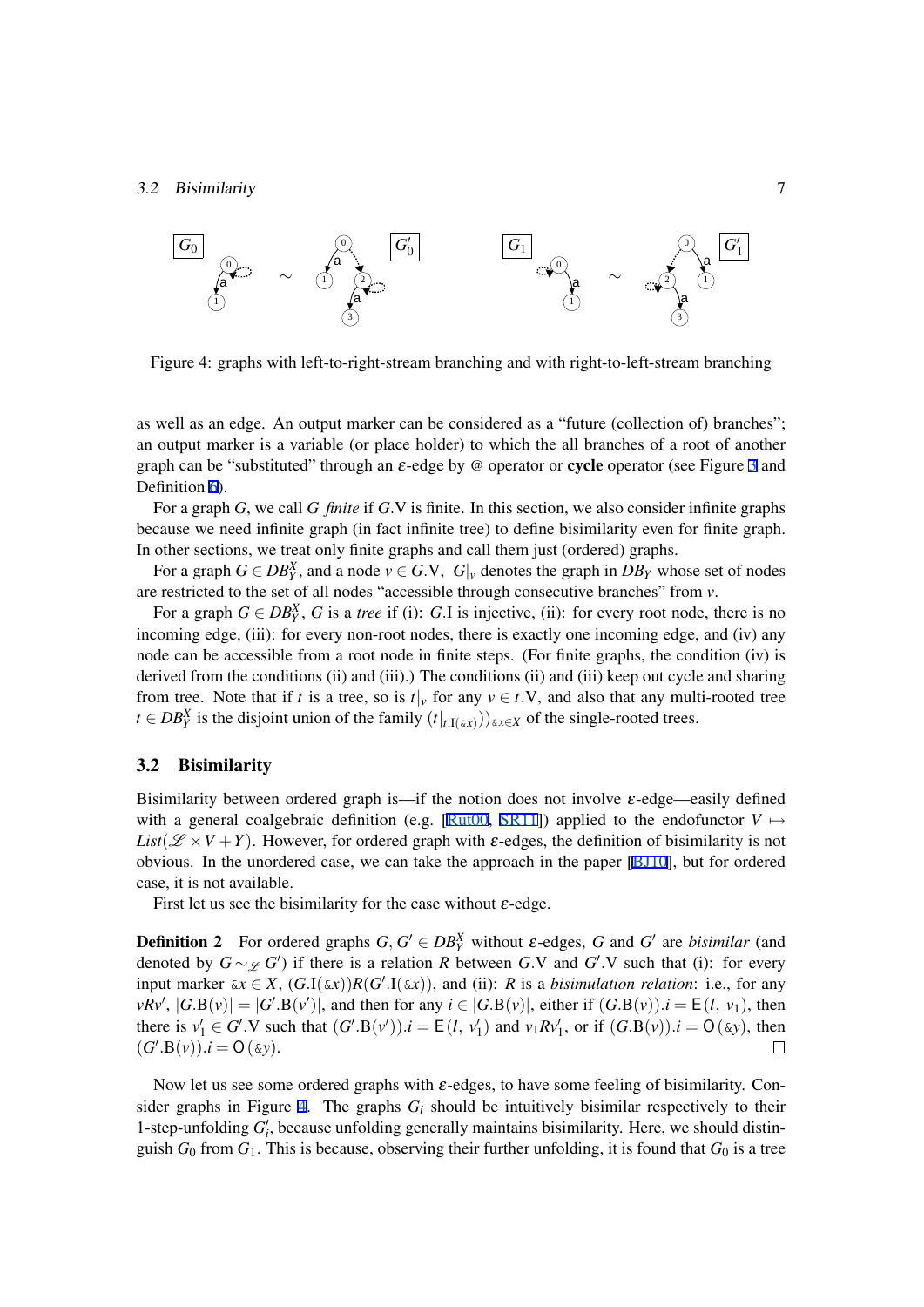with height one and with countable width of branch, and the order of the branching is like an infinite stream from left to right; on the other hand, the graph  $G_1$  is similar one but the branch is like an infinite stream from right to left.

In the case without  $\varepsilon$ -edge, we just compare the list of branches under the condition " $|G.B(v)|$  =  $|G'.B(v)|$ " above; on this point for the case with  $\varepsilon$ -edge, we first extend the notion of list of branches to that of linear ordered set of branches, and then compare them in terms of order isomorphism. For the examples,  $G_0$  has no maximum (right side) but has minimum (left side), while  $G_1$  has maximum and has no minimum, so they are not isomorphic, and hence not bisimilar. (Order isomorphism was implicit in the case without  $\varepsilon$ -edge, since for finite linear ordered sets, to be order isomorphic is determined just by their cardinalities.) In order to define sets of all such branches and to define linear orders on them, we first unfold graphs to trees.

Thus we define bisimilarity for ordered graph with  $\varepsilon$ -edges in two steps: we first unfold graphs to trees, which might be infinite even for finite graphs; and then determine "proper" branches by taking transitive closure of  $\varepsilon$ -edges, and "bi-simulate" them with order isomorphisms.

The definition of unfolding of graph to tree is usual one, which keeps  $\varepsilon$ -edges, regarding  $\varepsilon$  as a normal label in *L* .

**Definition 3** (Unfolding) Let  $G = (V, B, I) \in DB_Y^X$ . We define a tree uf( $G$ )  $\in DB_Y^X$  as in the following.

We will define only for the case that *X* is a singleton, say  $\{\&\}$ , then for the other case, we can define uf(*G*) as the disjoint union tree of family  $(\text{uf}(G|_{(G,I)(\&x)}))_{\&x\in X}$  of single-rooted graphs.

First we define a family of disjoint sets  $(V_n)_{n\in\mathbb{N}}$  by induction on  $n \in \mathbb{N}$ , as  $V_n$  will be the set of *n*-depth nodes  $v \in \text{uf}(G)$ . V, and there  $v =$  (the depth n of *v*, the parent node of *v*, the corresponding node in the original graph  $G$ , the branch index of  $v$ ).

•  $V_0 \stackrel{\text{def}}{=} \{ (0, \perp, I(\&), \perp) \}$ , where the element will be the root, hence  $\perp$  in the two undefinable components is just some dummy.

 $\Box$ 

• 
$$
V_{n+1} \stackrel{\text{def}}{=} \{ (n+1, x, v, i) \mid x \in V_n, i \in |B(x.2)|, B(x.2).i = \text{in}_l(l, v) \}
$$

Then  $\mathrm{uf}(G) \stackrel{\text{def}}{=} (\bigcup_{n \in \mathbb{N}} V_n, B', \{ \in \ \to (0, \perp, I(\infty), \perp) \}) \in DB_Y$  where for  $x \in V_n$ ,  $B'(x) \stackrel{\text{def}}{=}$  $B(x, 2) \cdot i = E(l, v) \Rightarrow E(l, (n+1, x, v, i))$  $= O(\omega y) \Rightarrow O(\omega y)$ ] *i∈|B*(*x.*2)*|*

For graphs *G* and *G*<sup> $\prime$ </sup> (possibly with  $\varepsilon$ -edges), we can define their *bisimilarity observing*  $\varepsilon$ (denoted by  $G \sim_{!} G'$ ) just as  $G \sim_{\mathscr{L}_{\varepsilon}} G'$ , where we regard  $\varepsilon$  as a normal label. Then it is easily shown that  $G \sim_! G'$  if and only if uf(*G*) and uf(*G'*) are (uniquely) isomorphic. We use this notion of bisimilarity observing  $\varepsilon$  in the proof of bisimulation genericity (Theorem 1).

Now let us go to the second step; first we consider transitive closure of  $\varepsilon$ -edges.

For a tree  $T \in DB_Y^X$  and a node  $v \in T.V$ , let  $v_0$  be a *self-or-ancestor* of *v*, i.e., there is a path  $v_0 \stackrel{l_0}{\rightarrow}$  $_{i_0} \dots v_{n-1} \stackrel{l_{n-1}}{\rightarrow} {}_{i_{n-1}} v_n \stackrel{\text{def}}{=} v)(n \in \mathbb{N})$  $_{i_0} \dots v_{n-1} \stackrel{l_{n-1}}{\rightarrow} {}_{i_{n-1}} v_n \stackrel{\text{def}}{=} v)(n \in \mathbb{N})$  $_{i_0} \dots v_{n-1} \stackrel{l_{n-1}}{\rightarrow} {}_{i_{n-1}} v_n \stackrel{\text{def}}{=} v)(n \in \mathbb{N})$  where  $v_j \stackrel{l_j}{\rightarrow} {}_{i_j} v_{j+1}$  means  $G.B(v_j).i_j = E(l_j, v_{j+1})$ . Note that by the condition of tree, such path is unique. Then for a branch index  $i \in [T.B(v)]$  of *v*, the pair  $(v, i)$  is *proper branch of*  $v_0$  if (i): all  $l_j$  are  $\varepsilon$ , and (ii): if  $T.B(v).i = E(l, v')$  for some *l* and  $v'$ , then  $l \neq \varepsilon$ . (Note that for the case that  $T.B(v) . i = O(\varepsilon y)$ , the condition (ii) holds.) For a tree *T* ∈ *DB*<sup>*X*</sup><sub>*Y*</sub> and a node *v*<sub>0</sub> ∈ *T*.V, Pb(*T, v*<sub>0</sub>) denotes the set of all proper branches of *v*<sub>0</sub>.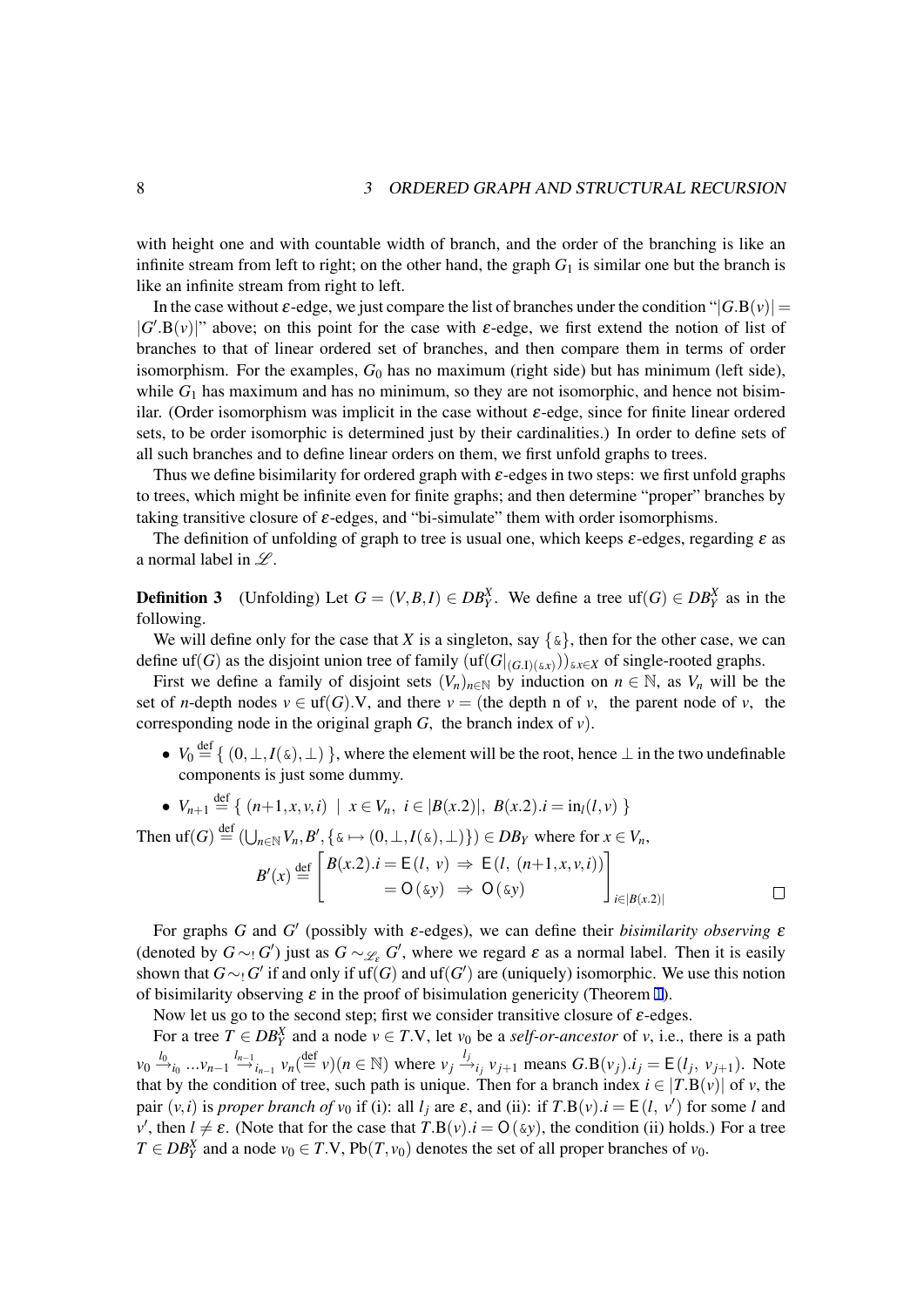<span id="page-10-0"></span>Then there is a natural linear order  $\leq_{Pb}$  on Pb(*T,v*<sub>0</sub>): for two different proper branches  $(v, i)$  and  $(v', i')$ , we compare the two branches of the lowest one—in terms of depth of tree among common self-or-ancestors of *v* and *v'*. Formally, let  $v_0 \xrightarrow{\varepsilon}{}_{i_0} \dots v_{n-1} \xrightarrow{\varepsilon}{}_{i_{n-1}} v_n(\stackrel{\text{def}}{=} v)$  and  $v'_0(\stackrel{\text{def}}{=} v_0) \xrightarrow{\varepsilon} v'_0 \dots v'_{n'-1} \xrightarrow{\varepsilon} v'_{n'-1} v'_{n'}(\stackrel{\text{def}}{=} v')$  be respectively the paths from  $v_0$  to v and  $v'$ ; and also let  $i_n \stackrel{\text{def}}{=} i$  and  $i'_{n'} \stackrel{\text{def}}{=} i'$ . Then by conditions in the definition of proper branch,  $(v_{\min(n,n')}, i_{\min(n,n')}) \neq i$  $(v'_{\min(n,n')}, i'_{\min(n,n')})$ , hence we can take the least k such that  $(v_k, i_k) \neq (v'_k, i'_k)$  as  $k_0$ . Then we can show that  $v_{k_0} = v'_{k_0}$ , hence  $i_{k_0} \neq i'_{k_0}$ . Now we define as  $(v, i) <_{Pb} (v', i') \stackrel{\text{def}}{\iff} i_{k_0} < i'_{k_0}$ . Now let us go to the second step for defining bisimilarity of ordered graph.

**Definition 4** (Bisimilarity for Tree) For a pair of trees  $T, T' \in DB_Y^X$ , *T* and *T'* are *bisimilar* if there is a relation *R* between *T*.V and  $T'$ .V such that

- for every input marker  $\&x \in X$ ,  $(T.I(\&x))R(T'.I(\&x))$ , and
- *R* is a *bisimulation relation*: i.e., for any  $v_0 R v_0'$ , there is an order isomorphism *f* :  $(Pb(T, v_0), \leq_{Pb}) \rightarrow (Pb(T', v'_0), \leq_{Pb})$  satisfying the following property. For any proper branch  $(v, i) \in Pb(T, v_0)$ , let  $(v', i')$  be  $f(v, i)$ . Then,
	- for any  $l \in \mathcal{L}, u \in T.V$ , if  $T.B(v) . i = E(l, u)$ , then there exist u' such that  $T'.B(v'). i' =$  $E(l, u')$  and  $uRu'$ , and

- for any 
$$
\&v \in Y
$$
, if  $T.B(v).i = O(\&v)$ , then  $T'.B(v').i' = O(\&v)$ .

It can be checked that the above bisimilarity relation is symmetric and an equivalence relation.

**Definition 5** (Bisimilarity for Ordered Graph with  $\varepsilon$ -edges) For graphs  $G, G' \in DB_Y^X$ , *G* and *G*<sup> $\prime$ </sup> are *bisimilar* (and denoted by  $G \sim G'$ ) if uf(*G*) and uf(*G*<sup> $\prime$ </sup>) are bisimilar (in the sense of Definition 4). (Bisimilarity is called *value equivalence* in [BFS00].)  $\Box$ 

For a tree  $T \in DB_Y^X$ , *T* and uf(*T*) are equal up to the unique isomorphism. Hence for any pair of trees, the two bisimilarity above are equivalent, and not ambiguous.

For a pair of graphs  $G, G' \in DB_Y^X$ , if G and G' has no  $\varepsilon$ [-edge, t](#page-23-0)hen  $G \sim G' \Longleftrightarrow G \sim_1 G' \Longleftrightarrow$ *G* ∼  $\mathscr{L}$  *G*<sup> $\prime$ </sup>. Otherwise, if *G* ∼ *i G*<sup> $\prime$ </sup> then *G* ∼ *G*<sup> $\prime$ </sup>, but the converse is not necessarily true.

## 3.3 Graph Constructors and Bulk Semantics for Structural Recursion

Now we define graph constructors and a structural recursion; we use the same function name as the name of a function symbol in the syntax.

**Definition 6** (Graph Constructors)

- $\bullet$   $[] \stackrel{\text{def}}{=} (\{\&\}, \{\& \mapsto []\}, \text{id}_{\{\&\}}) \in DB_Y$
- For  $G \in DB_Y$ ,  $[l:G] \stackrel{\text{def}}{=} (G.\mathbf{V} \cup \{v_0: \text{fresh}\}, G.\mathbf{B} \cup \{v_0 \mapsto [E(l, G.\mathbf{I}(\&))]\}, \{\& \mapsto v_0\}) \in DB_Y$
- For  $G_l \in DB_Y^X$  and  $G_r \in DB_Y^X$ ,  $G_l + G_r \stackrel{\text{def}}{=} (G_l \cdot V + X + G_r \cdot V, B', \text{in}_m) \in DB_Y^X$  where

 $\Box$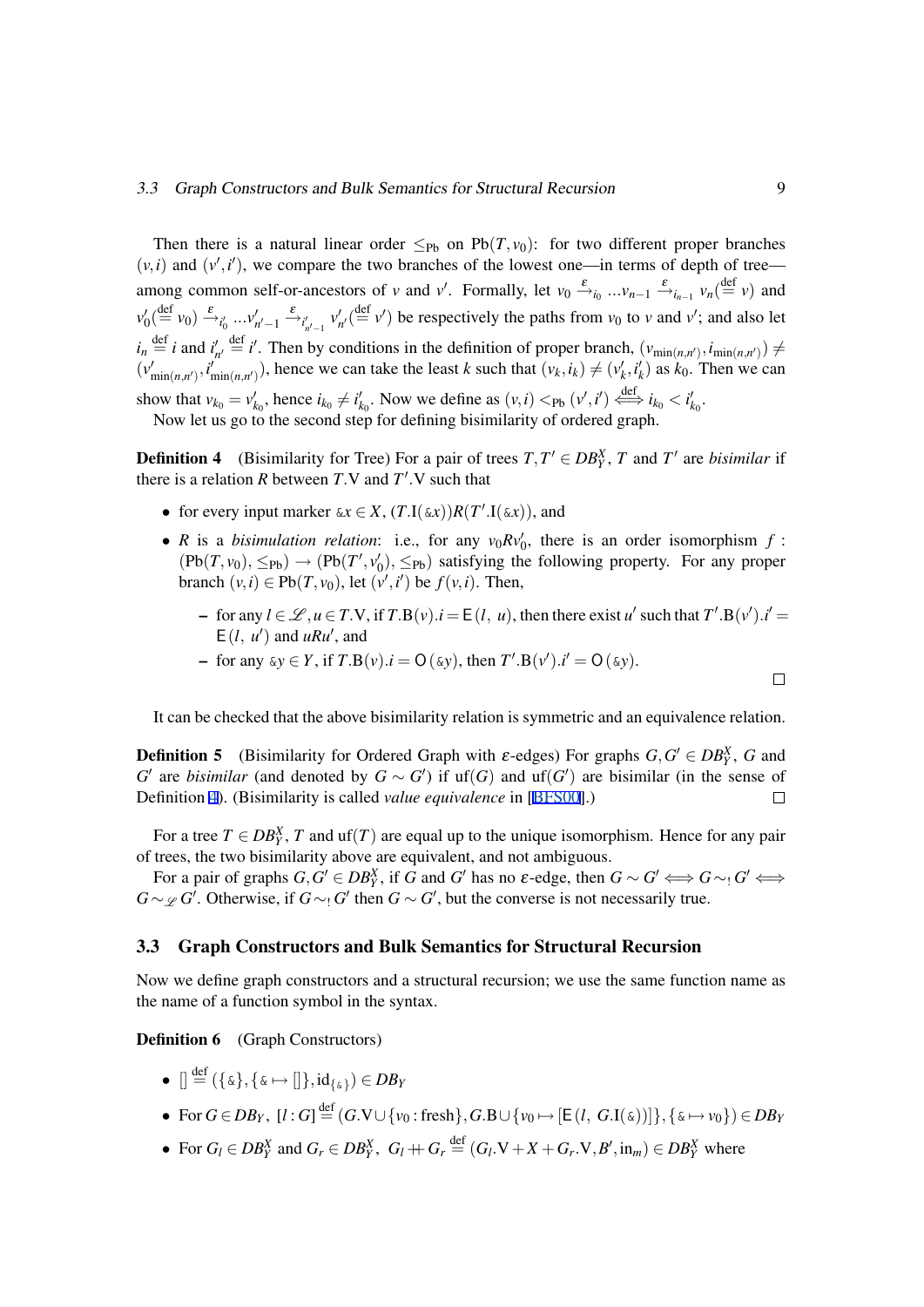<span id="page-11-0"></span>
$$
B'(\text{in}_{k}(v)) \underset{(k=I \text{ or } r)}{\overset{\text{def}}{=}} \left[ G_{k} \cdot B(v).i = E(l, v') \Rightarrow E(l, \text{ in}_{k}(v')) \right]
$$
\n
$$
B'(\text{in}_{m}(\&x)) \overset{\text{def}}{=} [E(\varepsilon, \text{ in}_{l}(G_{l} \cdot I(\&x)))), E(\varepsilon, \text{ in}_{r}(G_{r} \cdot I(\&x)))]
$$
\n• For  $G \in DB_{Y}$ ,  $(\&x := G) \overset{\text{def}}{=} (G \cdot V, G \cdot B, \{ \&x \mapsto G \cdot I(\&x) \}) \in DB_{Y}^{\{ \&x \}}$ \n• For  $\&y \in Y$ ,  $\&y \overset{\text{def}}{=} (\{\&\}, \{\&\mapsto [O(\&y)]\}, \text{id}_{\{ \&\}}) \in DB_{Y}$ \n•  $\bigcirc \overset{\text{def}}{=} (0, 0, \text{id}_{0}) \in DB_{Y}^{0}$ \n• For  $G_{l} \in DB_{Y}^{X_{l}}$  and  $G_{r} \in DB_{Y}^{X_{r}}$  such that  $X_{l} \cap X_{r} = 0$ ,  $G_{l} \oplus G_{r} \overset{\text{def}}{=} (G_{l} \cdot V + G_{r} \cdot V, B', I') \in DB_{Y}^{X_{l} \cup X_{r}}$  where\n
$$
B'(\text{in}_{k}(v)) \underset{(k=l \text{ or } r)}{\overset{\text{def}}{=} (G_{k} \cdot B(v).i = E(l, v') \Rightarrow E(l, \text{ in}_{k}(v')) \atop = O(\&y) \Rightarrow O(\&y)
$$

$$
I'(\&x) \stackrel{\text{def}}{=} \text{in}_l(G_l.\mathbf{I}(\&x)) \text{ (if } \&x \in X_l \text{) or } \text{in}_r(G_r.\mathbf{I}(\&x)) \text{ (if } \&x \in X_r \text{)}
$$

• For 
$$
G_l \in DB_Y^X
$$
 and  $G_r \in DB_Z^Y$ ,  $G_l \otimes G_r \stackrel{\text{def}}{=} (G_l.V + G_r.V, B', in_l \circ G_l.I) \in DB_Z^X$  where  
\n
$$
B'(\text{in}_k(v)) \underset{(k=I \text{ or } r)}{\overset{\text{def}}{=} \left[\begin{matrix} G_k.B(v).i = E(l, v') \Rightarrow E(l, in_k(v')) \\ & = O(\&w\end{matrix}\right]} = O(\&w) \Rightarrow \begin{cases} k = l \Rightarrow E(\varepsilon, in_r(G_r.I(\&w))) \\ & = r \Rightarrow O(\&w\end{cases}
$$

• For 
$$
G \in DB_{X \cup Y}^X
$$
 such that  $X \cap Y = \emptyset$ ,  $\text{cycle}(G) \stackrel{\text{def}}{=} (G \cdot V, B', G \cdot I) \in DB_Y^X$  where  
\n
$$
B'(v) \stackrel{\text{def}}{=} \begin{bmatrix} B(v) \cdot i = E(l, v') \text{ or } O(\xi y) (\xi y \in Y) \Rightarrow B(v) \cdot i \\ = O(\xi x) (\xi x \in X) \end{bmatrix} \Rightarrow E(\varepsilon, G \cdot I(\xi x)) \Big]_{i \in |B(v)|}
$$

 $\Box$ 

*Remark* 2 The definition of cycle above is different from that in the paper [BFS00]: i.e., we just added cycling epsilon edges, while in loc. cit. additionally each input node is extended with <sup>a</sup> fresh epsilon edge incoming from <sup>a</sup> fresh new input node. This is just (a part of) the transformation in Remark <sup>1</sup> and hence the both are equivalent.

**Definition 7** (Bulk Semantics of Structural Recursion) For  $e : \mathcal{L} \times DB_Y \rightarrow DB_Z^Z$ , a *structural recursion function (for ordered graph)*  $\text{rec}(e) : DB_Y^X \to DB_{Z \times Y}^{Z \times X}$  is defined as the following.

Let  $G = (V, B, I) \in DB_Y^X$  $G = (V, B, I) \in DB_Y^X$ . We extend e to  $\bar{e}: \mathscr{L}_{\varepsilon} \times DB_Y \to DB_Z^Z$  which maps  $(\varepsilon, \underline{\ })$  to the "identity" graph  $(Z, \{ \& z \mapsto [O(\&z)]\}, id_z)$ . For a list  $x \in List(\mathcal{L}_{\varepsilon} \times V + Y)$ , let  $x|_{edge} \stackrel{\text{def}}{=} \{(i, l, v) \in$  $\mathbb{N} \times \mathcal{L}_{\varepsilon} \times V \mid i \in [x], \ x.i = \mathsf{E}(l, v) \}.$ 

Then  $\text{rec}(e)(G) \stackrel{\text{def}}{=} (V', B', I')$  where

- $V' \stackrel{\text{def}}{=} (Z \times V) + (\coprod_{v \in V, (i,l,v') \in B(v)|_{\text{edge}}} \bar{e}(l, G|_{v'}).$ (We simplify the indices in  $\prod_{v \in V, (i,l,v') \in B(v)|_{\text{edge}}}$  just as  $\prod_{v,i,l,v'}$ , in the following.)
- $\bullet \ \ B': (Z \times V) + (\coprod_{\nu, i, l, \nu'} \bar{e}(l, G|_{\nu'}).{\rm V}) \rightarrow \coprod_n \Bigl( \mathscr{L}_\varepsilon \times \bigl( (Z \times V) + (\coprod_{\nu, i, l, \nu'} \bar{e}(l, G|_{\nu'}).{\rm V}) \bigr) + Z \times Y \Bigr)^n$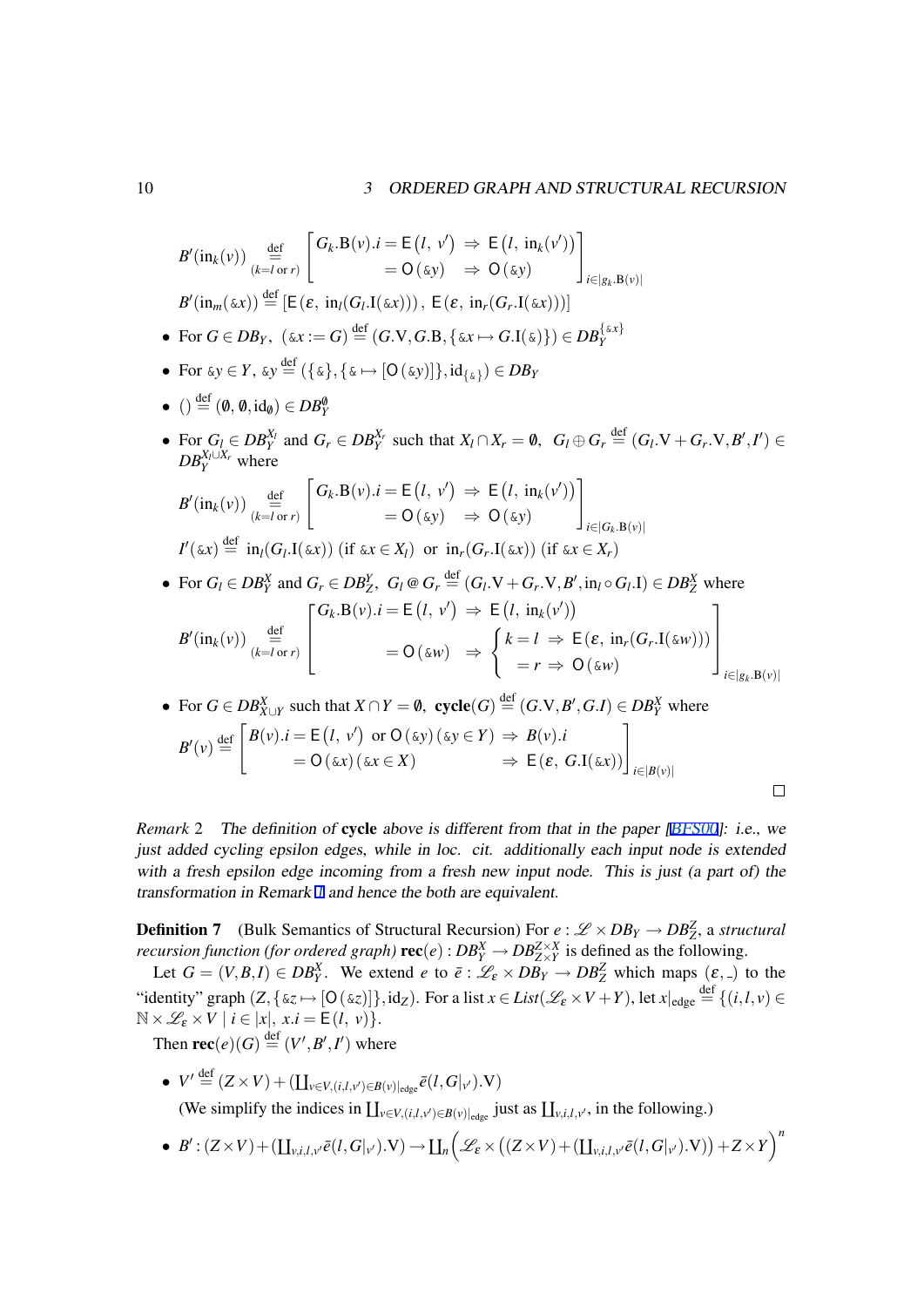#### <span id="page-12-0"></span>3.3 Graph Constructors and Bulk Semantics for Structural Recursion 11

$$
\mathrm{in}_{l}(\delta z, v) \mapsto \begin{bmatrix} B(v).i = E(l, v') \Rightarrow E(\varepsilon, \, \mathrm{in}_{r}((v, i, l, v'), \bar{e}(l, G|_{v'}).I(\delta z)))\\ = O(\delta y) \Rightarrow O((\delta z, \delta y))\end{bmatrix}_{i \in |B(v)|}
$$
\n
$$
\mathrm{in}_{r}((v, i, l, v'), u) \mapsto \begin{bmatrix} x.i = E(l', u') \Rightarrow E(l', \, \mathrm{in}_{r}((v, i, l, v'), u'))\\ (x \stackrel{\text{def}}{=} (\bar{e}(l, G|_{v').B})(u)) \end{bmatrix}_{i \in |x|} = O(\delta z) \Rightarrow E(\varepsilon, \, \mathrm{in}_{l}(\delta z, v'))
$$
\n•  $I': Z \times X \to (Z \times V) + (\coprod_{v, i, l, v'} \bar{e}(l, G|_{v').V}) : (\delta z, \delta x) \mapsto \mathrm{in}_{l}(\delta z, I(\delta x))$ 

It should be noticed that the above graph constructors are closed on finiteness, i.e., they map finite graphs to a finite graph; and also if  $e$  is closed on finiteness, so is  $\text{rec}(e)$ .

From now we show that the above functions on graphs are bisimulation generic.

**Definition 8** (Bisimulation Genericities) Let  $f : DB_{Y_1}^{X_1} \times ... \times DB_{Y_n}^{X_n} \to DB_Y^X$ . Then f is bisimulation generic if for  $G_1 \sim G'_1, ..., G_n \sim G'_n$ ,  $f(G_1,...,G_n) \sim f(G'_1,...,G'_n)$ ; and f is strongly *bisimulation generic* if both *f* is *bisimulation generic observing*  $\varepsilon$ , i.e., for  $G_1 \sim G_1',...,G_n \sim G_1'$  $G'_n$ ,  $f(G_1,...,G_n) \sim f(G'_1,...,G'_n)$ , and f is bisimulation generic for trees, i.e., for trees  $T_1 \sim$  $T'_1, ..., T_n \sim T'_n, f(T_1, ..., T_n) \sim f(T'_1, ..., T'_n).$  $\Box$ 

Since our bisimilarity was defined in two steps, proving bisimulation genericity is complicated, so we split the bisimulation genericity into the two simpler bisimulation genericities:

**Lemma 1** Let  $f: DB_{Y_1}^{X_1} \times ... \times DB_{Y_n}^{X_n} \to DB_Y^X$ . If  $f$  is strongly bisimulation generic, then  $f$  is *bisimulation generic.*  $\Box$ 

*Proof.* Let  $f: DB_Y^X \to DB_{Y'}^{X'}$  $Y<sub>Y</sub><sup>X'</sup>$  be a unary function to keep presentation simple, and assume the both assumption in the statement and  $G \sim G'$ . Our goal is to prove that  $f(G) \sim f(G')$ .

By the definition of the bisimilarity,  $G \sim G'$  implies uf(*G*)  $\sim$  uf(*G'*). Now *f* is bisimulation generic for trees uf(*G*) and uf(*G'*), so  $f(\text{uf}(G)) \sim f(\text{uf}(G'))$ . On the other hand, since *f* is bisimulation generic observing  $\varepsilon$ , and since  $G \sim$ ! uf(*G*) and  $G' \sim$ ! uf(*G'*), it holds that  $f(G) \sim$ !  $f(\text{uf}(G))$  and  $f(G') \sim f(\text{uf}(G'))$ . Since  $\sim_!$  implies  $\sim$ , hence  $f(G) \sim f(\text{uf}(G))$  and  $f(G') \sim f(\text{uf}(G'))$ *f*( $uf(G')$ ). Thus it is derived that  $f(G) \sim f(G')$ .  $\Box$ 

We remark that the converse of this lemma is trivially false. Because, take such graphs  $G_0$ ,  $G_1$ , and  $G'_0$  that  $G_0 \sim G_1$ , not  $G_0 \sim_! G_1$ ,  $G_0 \sim_! G'_0$ , and  $G_0 \neq G'_0$ . Then we define  $f(G) \stackrel{\text{def}}{=}$  if  $G = G_0$ then  $G_1$  else  $G$ . Then, since  $f(G) \sim G$ ,  $f$  is bisimulation generic; but  $f$  is not bisimulation generic observing  $\varepsilon$ , since  $G_0 \sim G'_0$  and not  $f(G_0) \sim f(G'_0)$ .

Theorem 1 *The graph constructors and the structural recursion are strongly bisimulation generic. The latter means that for*  $e : \mathscr{L} \times DB_Y \to DB_Z^Z$ *, if for any*  $l \in \mathscr{L}$ *,*  $e(l, \cdot)$  *is strongly bisimulation generic, then so is*  $\mathbf{rec}(e): DB_{Y}^{X} \rightarrow DB_{Z \times Y}^{Z \times X}$ *.*  $\Box$ 

*Proof.* We omit similar parts to the proof of the similar theorem in the paper [BFS00], and describe other points proper to this ordered case. On the case of graph constructors, the proofs are straightforward. For the structural recursion, first we can directly show that if *e* is bisimulation generic observing  $\varepsilon$ , then so is  $\text{rec}(e)$ . We can also directly show that for any [graph](#page-23-0) g and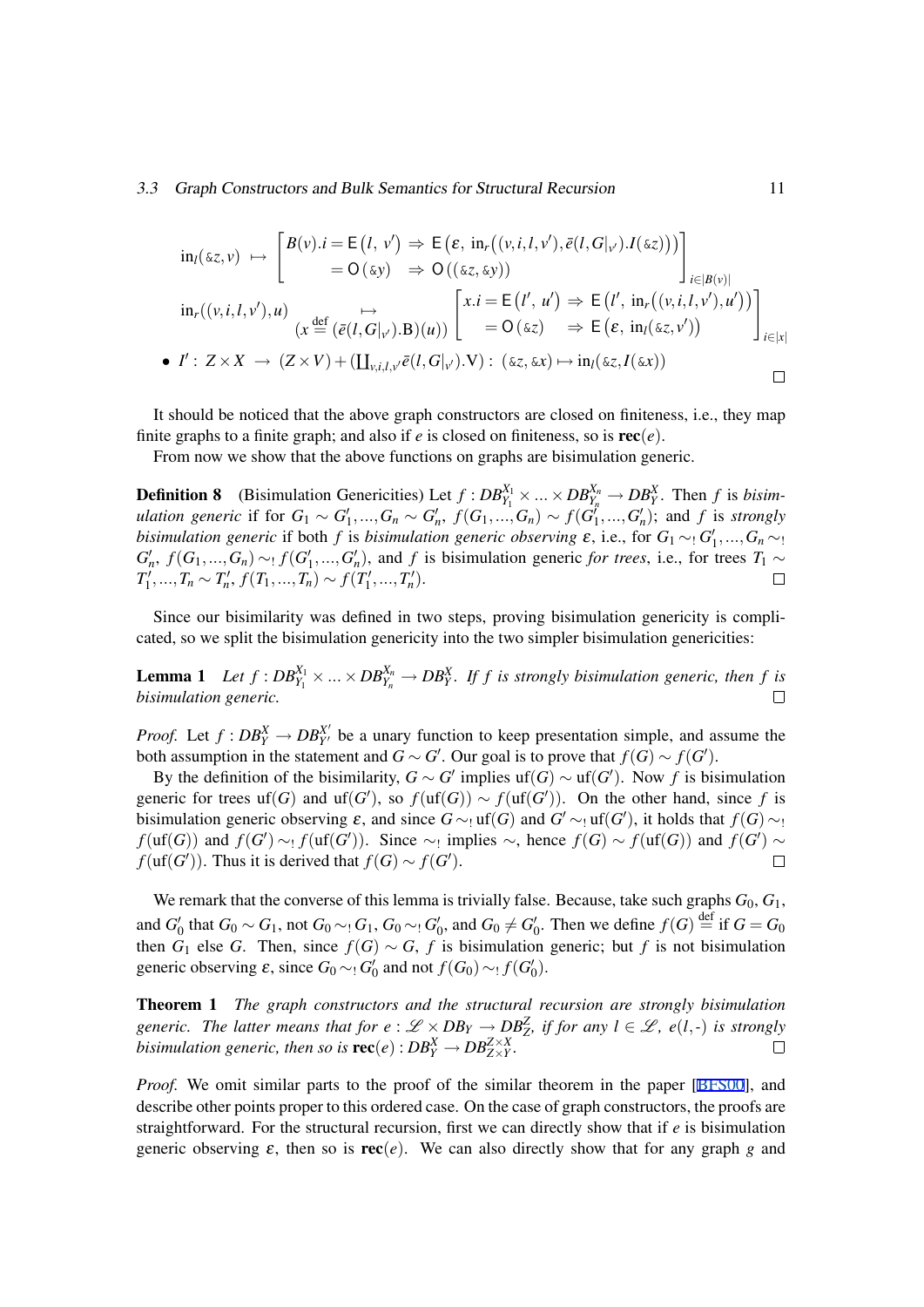<span id="page-13-0"></span> $e,e': \mathscr{L} \times DB_Y \to DB_Z^Z$ , if  $e \sim_! e'$  (pointwisely), then  $\mathbf{rec}(e)(G) \sim_! \mathbf{rec}(e')(G)$ . Then using this, we can show that if  $e$  is bisimulation generic for trees, then so is  $\text{rec}(e)$ .  $\Box$ 

# 4 Bidirectional semantics of Ordered UnCAL

In this section, we provide bidirectional semantics for UnCAL<sup>o</sup> proposed in Section 2, enriching the semantics given in Section 3. We adapt our previous work  $[HHI<sup>+</sup>10]$  on unordeded UnCAL. Overall framework in the previous work—enriching forward semantics by trace information, and providing backward semantics for the forward transformation—remains unchanged. In particular, we decompose target graphs in the backward transformation based on oper[at](#page-3-0)ors having produced the trace informatio[n,](#page-6-0) and produce updated variable [binding](#page-23-0) environment as a result of backward transformation. As in the forward semantics, order between branches are respected in the backward transformation. Major difference between the bidirectional semantics of unordered UnCAL and that of UnCAL<sup>o</sup> is that branches are represented as ordered lists instead of sets. However, the fact that the union operator is no longer commutative does not essentially change the backward evaluation. For example, when we unify the result of binary operation, the order between the operands are not reflected.

Bidirectional Properties Our goal in bidirectionalizing UnCAL<sup>o</sup> is to have bidirectional properties inherited from the previous work [HHI+10]. Let *F*[[*e*]]<sup>ρ</sup> denote a forward evaluation (*get*) of expression *e* under environment  $\rho$  to produce a view, and  $\mathscr{B}[[e]](\rho, G')$  denote a backward evaluation (*put*) of expression *e* under environment  $\rho$  to reflect a possibly modified view G' to the source by computing an updated environment. An *environment*  $\rho$  is a mapping with a form of  $\{x \mapsto X, \ldots\}$  where *X* is a graph *G* [or a label](#page-23-0) *l*. The following are two properties we aim at:

$$
\frac{\mathscr{F}[\![e]\!]\rho = G}{\mathscr{B}[\![e]\!](\rho, G) = \rho}(\text{GETPUT}) \quad \frac{\mathscr{B}[\![e]\!](\rho, G') = \rho' \quad \mathscr{F}[\![e]\!](\rho' = G''}{\mathscr{B}[\![e]\!](\rho, G'') = \rho'}(\text{WPUTGET})
$$

The (GETPUT) property states that unchanged view *G* should give no change on the environment  $\rho$  in the backward evaluation, while the (WPUTGET) property states that the modified view  $G'$ and the view obtained by backward evaluation followed by forward evaluation may differ, but both views have the same effect on the original source if backward evaluation is applied. A pair of forward and backward evaluations is *well-behaved* if it satisfies (GETPUT) and (WPUTGET) properties. In the rest of this paper, we will present forward and backward evaluations (bidirectional semantics) for UnCAL<sup>o</sup> and prove the following theorem.

Theorem 2 (Well-behavedness) *The proposed forward and backward evaluations are wellbehaved, provided their evaluations succeed.*  $\Box$ 

In the rest of this section, we first provide forward semantics enriched with trace information, and then define backward semantics using the trace information.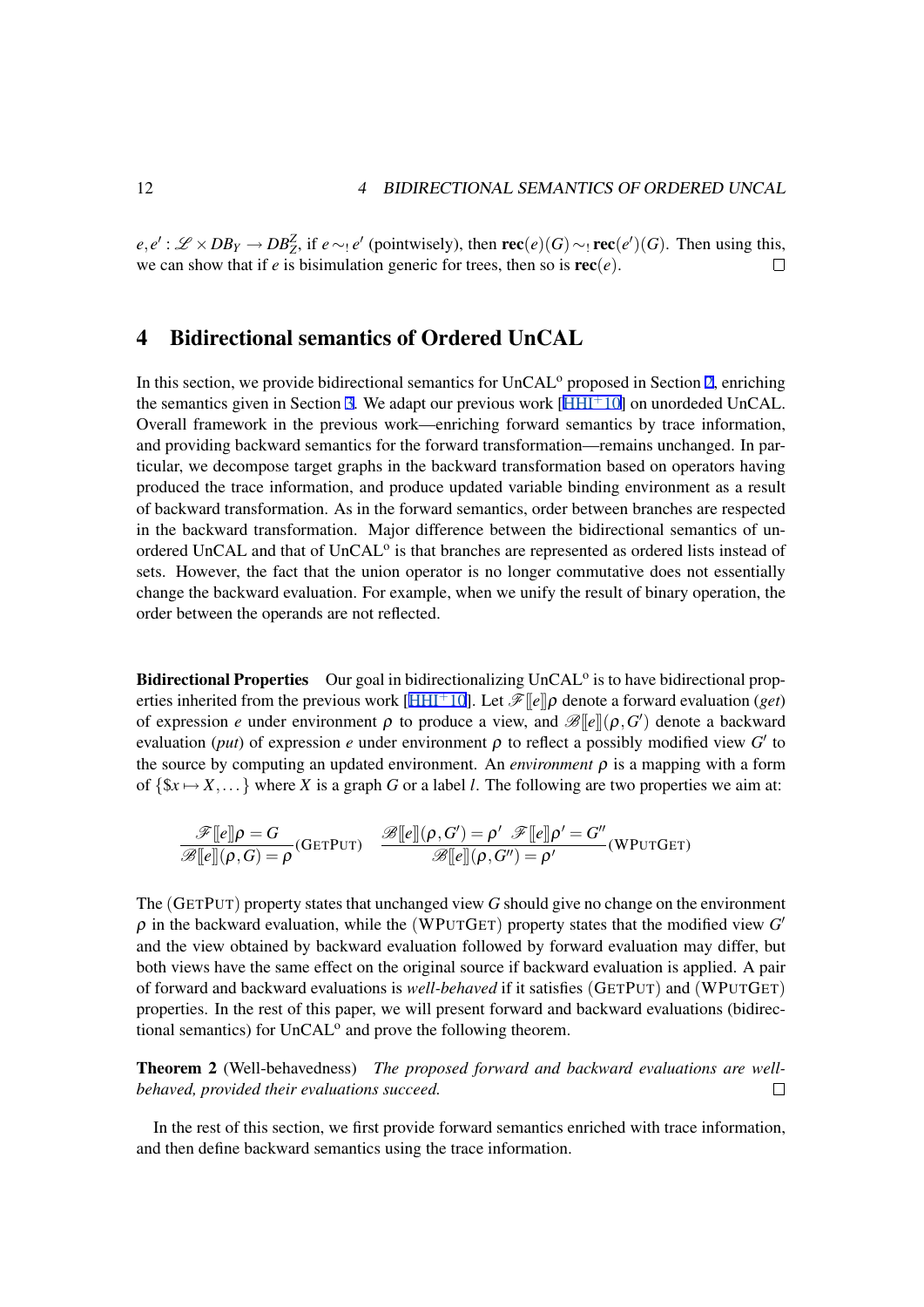#### 4.1 Traceable Forward Evaluation

As in our previous work  $[HHI^+10]$ , we augment node IDs of the view with trace information. The trace information has a structure similar to the index structure of products and coproducts in Definition 6 and 7, except that we add code position information for bidirectionalization. The *trace ID* is defined by

\n
$$
\text{TraceID} ::= \text{SrcID} \mid \text{Code Pos Market}
$$
\n

\n\n $\mid \text{RecN Pos TraceID Market} \mid \text{RecE Pos TraceID TraceID Number} \mid \text{RecN Proba TraceID Nature} \mid \text{RecN Proba TraceID Nature} \mid \text{RecN Proba TraceID Name}$ \n

where *SrcID* ranges over identifiers uniquely assigned to all nodes of the database, *Pos* ranges over code positions in the UnCAL<sup>o</sup> expression, *Marker* ranges over input/output markers, and *Num* stands for integers. This trace ID is different from that of the previous work in that in the RecE part, *TraceID* and ordinal *Num* is used instead of edge. The *Num* part represents from which branch of the input graph of rec the node is produced. In unordered setting, the position in the set of branches are not important, so the edge, i.e, triple of source node, label and target node was sufficient. In ordered setting, he have to keep track of the position. For example, if a node *w* is generated from the *i*-th branch  $(l, v_t)$  of node  $v_s$  through the rec construct at the code position *p*, then trace ID of the form RecE *w v<sup>s</sup> i* is produced.

## 4.2 Enriched Forward Semantics

We now formally define the enriched forward semantics for finite graphs by simple augmentation of trace IDs to the semantics in the previous section. We still use  $(V, B, I)$  representation, but we use *TraceID* structure for nodes in *V* instead of products and coproducts. In addition, we replace the composition of markers in  $X \times Z$  by a monoid  $(\cdot, \&)$ , with  $\&$  as the identity, i.e.,  $\& \cdot \& x = \& x \cdot \& = \& x$ . The type of **rec** will be  $(\mathcal{L} \times DB_Y \to DB_Z^Z) \to DB_X^X \to DB_{Z,Y}^X$ , where  $Z \cdot X$  is defined by  $\{ \&z \cdot \&x \mid \&z \in Z, \&x \in X \}$ . In particular,  $\{ \&\} \cdot Z = Z \cdot \{ \&\} = Z$  for any Z. This treatment is inherited from [BFS00], and easier to implement. It is not for the sake of bidirectionalization. For example,  $\textbf{rec}(\lambda(\$l, \$t).e)(G) \in DB_Y^X$  for  $e: (\mathscr{L} \times DB_Y \to DB_\$)$  and  $G \in DB_Y^X$ , meaning that a rec with the body that consists only of the default marker does not change the type of their input graphs through applications. So  $+$  in  $\text{rec}(\lambda(\$l, \$t).e)(G) + G$  is well defined (recall that operands of  $+$  [must hav](#page-23-0)e identical set of input markers). In order for the new rec to be welldefined, however, we should restrict the combination of *Z* and *X* so that  $Z \cdot X$  is isomorphic to  $Z \times X$ . For example, if both *Z* and *X* include the default marker  $\&$  and a non-default marker in common, then I component in the result of rec is ill-defined, mapping identical input marker to more than one nodes. In practice, *Z* either contains only the default marker, or contains only non-default markers. In the following definitions,  $e^p$  denotes an UnCAL<sup>o</sup> subexpression  $e$  at code position p,  $\rho$ (\$x) denotes *G* when (\$x  $\mapsto$  *G*)  $\in$   $\rho$ .  $\rho$  is naturally used as variable substitution in UnCAL<sup>o</sup> expressions, e.g.,  $e\rho$  for an expression *e*. As in [HHI<sup>+</sup>10], we inductively define the enriched forward semantics  $\mathscr{F}[\lbrack e^p \rbrack] \rho$  for each UnCAL<sup>o</sup> construct of *e*.

Graph Constructor Expressions. The semantics of graph constructor expressions is a straightforward extension of that in section 3. For instance, we have

$$
\mathscr{F}[[\mathbb{I}]]\rho = (\{\text{Code } p\}, \{\text{Code } p \mapsto [\mathbb{I}\}, \{\mathbf{x} \mapsto \text{Code } p\}),
$$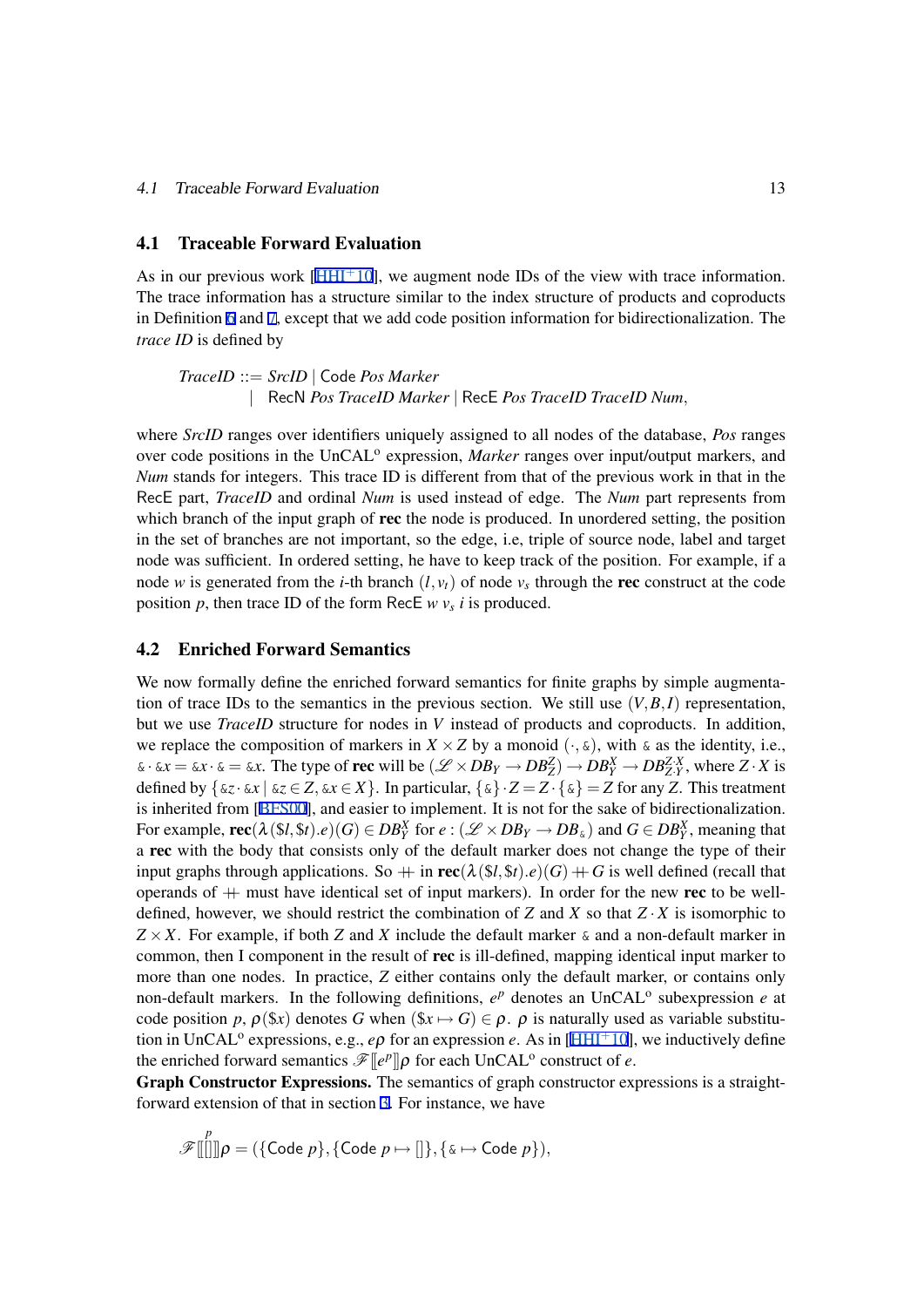Note that we have nonempty *B* despite there is no edge in the graph.

As another example, the semantics for the expression  $e_1 + e_2$  is defined below.

$$
\mathscr{F}[[ (e_1 + e_2)^p ]] \rho = \mathscr{F}[[e_1]] \rho + P \mathscr{F}[[e_2]] \rho \quad G_1 + P G_2 = (V \cup G_1.V \cup G_2.V, B \cup G_1.B \cup G_2.B, I)
$$
  
where  $M = \text{inMarket}(G_1) = \text{inMarket}(G_2) \quad V = \{\text{Code } p \text{ } \text{km} \mid \text{ } \text{km} \in M\}$   
 $B = \{\text{Code } p \text{ } \text{km} \mapsto [\text{E}(\varepsilon, I_1(\text{km})), \text{E}(\varepsilon, I_2(\text{km}))] \mid \text{ } \text{km} \in M\}$   
 $I = \{\text{km} \mapsto \text{Code } p \text{ } \text{km} \mid \text{ } \text{km} \in M\},$ 

where  $+P$  is a union operator for two graphs concerning position p. We write inMarker(G) to denote the set of input markers and outMarker $(G)$  to denote the set of output markers in a graph *G*.

 $e_1 \oplus e_2$  It performs a componentwise union like  $+$ , except that no  $\varepsilon$ -edges are involved.

$$
\mathscr{F}[\hspace{-1.5pt}[ (e_1 \oplus e_2)^p]\hspace{-1.5pt}] \rho = \mathscr{F}[\hspace{-1.5pt}[ e_1]\hspace{-1.5pt}] \rho \oplus \mathscr{F}[\hspace{-1.5pt}[ e_2]\hspace{-1.5pt}] \rho,
$$

where  $\oplus$  is a componentwise union operator for two graphs. A graph  $G_1 \oplus G_2$  is defined by

$$
G_1 \oplus G_2 = (V_1 \cup V_2, B_1 \cup B_2, I_1 \cup I_2)
$$
  
where  $(V_1, B_1, I_1) = G_1$   
 $(V_2, B_2, I_2) = G_2$   
inMarket $(G_1)$  $\cap$ inMarket $(G_2)$  = 0

Nullary constructors &*y* and () These expressions construct constant graphs: &*y* constructs a node with a default input marker & and an output marker &*y*, and () constructs the empty graph.

$$
\mathscr{F}[\![\underline{\xi}m^p]\!] \rho = (\{\text{Code } p\}, \{\text{Code } p \mapsto [\mathsf{O}(\underline{\xi}m)]\}, \{\underline{\xi} \mapsto \text{Code } p\})
$$
  

$$
\mathscr{F}[[(\underline{y}^p]\rho] = (\emptyset, \emptyset, \emptyset)
$$

[*l* : *e*]

$$
\mathscr{F}[[l:e]^{p}]\rho = (\{\text{Code } p\} \cup V, \{\text{Code } p \mapsto [(l\rho, I(\alpha))]\} \cup B, \{\alpha \mapsto \text{Code } p\})
$$
  
where  $(V, B, I) = \mathscr{F}[[e]]\rho$ 

Trace ID Code is generated for the newly constructed node. *e*<sup>1</sup> @*e*<sup>2</sup> It appends two graphs by connecting the output nodes of the left operand and corresponding input nodes of the right operand with  $\varepsilon$ -edges.

$$
\mathscr{F}[[ (e_1 \otimes e_2)^p ]] \rho = \mathscr{F}[[e_1]] \rho \otimes^p \mathscr{F}[[e_2]] \rho,
$$

where  $\mathbb{Q}^p$  is an append operator for two graphs concerning position p. A graph  $G_1 \mathbb{Q}^p G_2$  is defined by

$$
G_1 \, @^p G_2 = (G_1.V \cup G_2.V, B'_1 \cup G_2.B, G_1.I)
$$
  
where  $B'_1 = \begin{cases} u \mapsto [x.i = (l, v) \Rightarrow (l, v)] \\ u \equiv \xi m \Rightarrow (\varepsilon, G_2.I(\xi m))] \bigg|_{i \in [x]} \end{cases} \mid (u \mapsto x) \in G_1.B \}$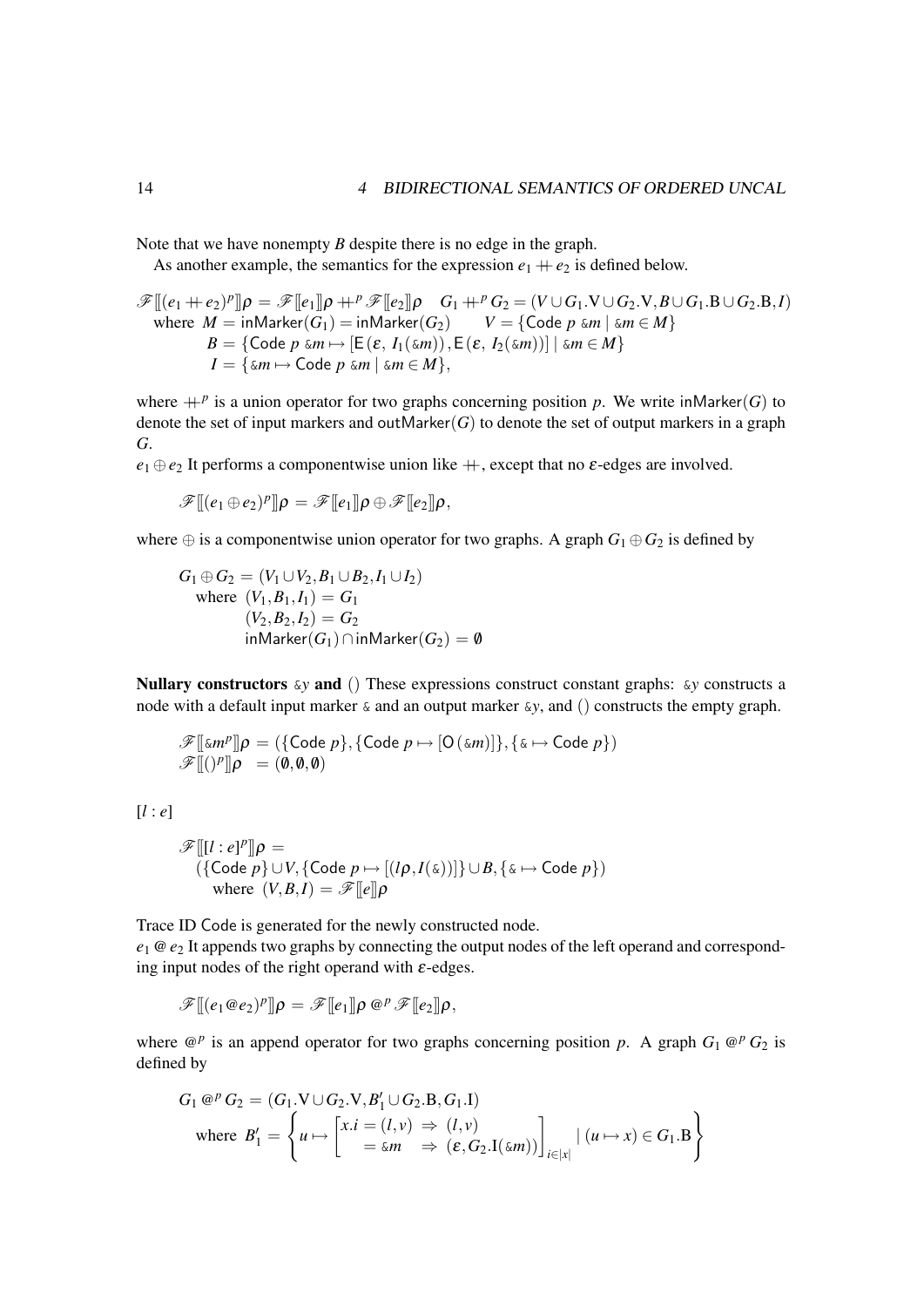## 4.2 Enriched Forward Semantics 15

Note that @ may introduce unreachable parts in the right operand due to unmatched input/output nodes.

 $\&m := e$  It distributes the marker on the left operand to each of the input markers of the graph in the right operand, using the Skolem function "." introduced at the beginning of this section.

$$
\mathscr{F}[[(\& m := e)^p]]\rho = (\& m := \mathscr{F}[[e]]\rho),
$$

where := is an operator for a marker distribution for a graph. A graph ( $\epsilon m := G$ ) is defined by

$$
(\& m := G) = (V, E, I')
$$
  
where  $(V, E, I, O) = G$   

$$
I' = \{\& m \cdot \& x \mapsto v \mid (\& x \mapsto v) \in I\}
$$

 $cycle(e)$  It is defined as follows

$$
\mathscr{F}[[\text{cycle}(e))^p]\rho = \text{cycle}^p(\mathscr{F}[[e]]\rho) \qquad \text{cycle}^p(G) = (G.V, B', G.I)
$$
\n
$$
\text{where } B'(u) = \begin{bmatrix} G.B(u).i = E(l, v) & \Rightarrow E(l, v) \\ 0.50(1.00)(0.000)(0.000)(0.000)(0.000)(0.000)(0.000)(0.000)(0.000)(0.000)(0.000)(0.000)(0.000)(0.000)(0.000)(0.000)(0.000)(0.000)(0.000)(0.000)(0.000)(0.000)(0.000)(0.000)(0.000)(0.000)(0.000)(0.000)(0.000)(0.000)(0.000)(0.000)(0.000)(0.000)(0.000)(0.000)(0.000)(0.000)(0.000)(0.000)(0.000)(0.000)(0.000)(0.000)(0.000)(0.000)(0.000)(0.000)(0.000)(0.000)(0.000)(0.000)(0.000)(0.000)(0.000)(0.000)(0.000)(0.000)(0.000)(0.000)(0.000)(0.000)(0.000)(0.000)(0.000)(0.000)(0.000)(0.000)(0.000)(0.000)(0.000)(0.000)(0.000)(0.000)(0.000)(0.000)(0.000)(0.000)(0.000)(0.000)(0.000)(0.000)(0.000)(0.000)(0.000)(0.000)(0.000)(0.000)(0.000)(0.000)(0.000)(0.000)(0.000)(0.000)(0.000)(0.000)(0.000)(0.000)(0.000)(0.000)(0.000)(0.000)(0.000)(0.000)(0.000)(0.000)(0.000)(0.000)(0.00
$$

where  $cycle^p$  is a cycle operator for a graph concerning position  $p$ .

Variable and Condition. They have the following obvious definitions.

$$
\mathscr{F}[[(\mathbb{S}\nu)^p]]\rho = \rho(\mathbb{S}\nu) \qquad \mathscr{F}[[(\mathbf{if }l_1 = l_2 \mathbf{ then } e_1 \mathbf{ else } e_2)^p]]\rho = \begin{cases} \mathscr{F}[[e_1]]\rho & \text{if } l_1\rho = l_2\rho \\ \mathscr{F}[[e_2]]\rho & \text{otherwise.} \end{cases}
$$

 $\text{rec}(\lambda(\$i, \$g).e_{\mathbf{b}})(e_{\mathbf{a}})$  The semantics of a structural recursion is given by *bulk semantics* as defined in Section 3. Following  $[HHI<sup>+</sup>10]$ , we define the enriched forward semantics of structural recursion by two auxiliary functions compose<sub>rec</sub> and fwd\_eachedge:

$$
\mathscr{F}[[(\mathbf{rec}(\lambda(\$l,\$g).e_b)(e_a))^p]\rho = \mathsf{composite}^p_{\mathbf{rec}}(\mathsf{fwd}\_\mathbf{eachedge}(G_a,\rho,e_b),G_a,M)
$$
  
where 
$$
M = \mathsf{inMarket}(e_b) \cup \mathsf{outMarket}(e_b)
$$

$$
G_a = \mathscr{F}[[e_a]]\rho
$$

The function fwd eachedge evaluates the body expression  $e<sub>b</sub>$  for each edge of the argument graph  $G_a$  obtained by evaluating  $e_a$  and the set of result graphs. The function compose<sub>rec</sub> glues all of those results together along the structure of  $G_a$ . These functions are defined by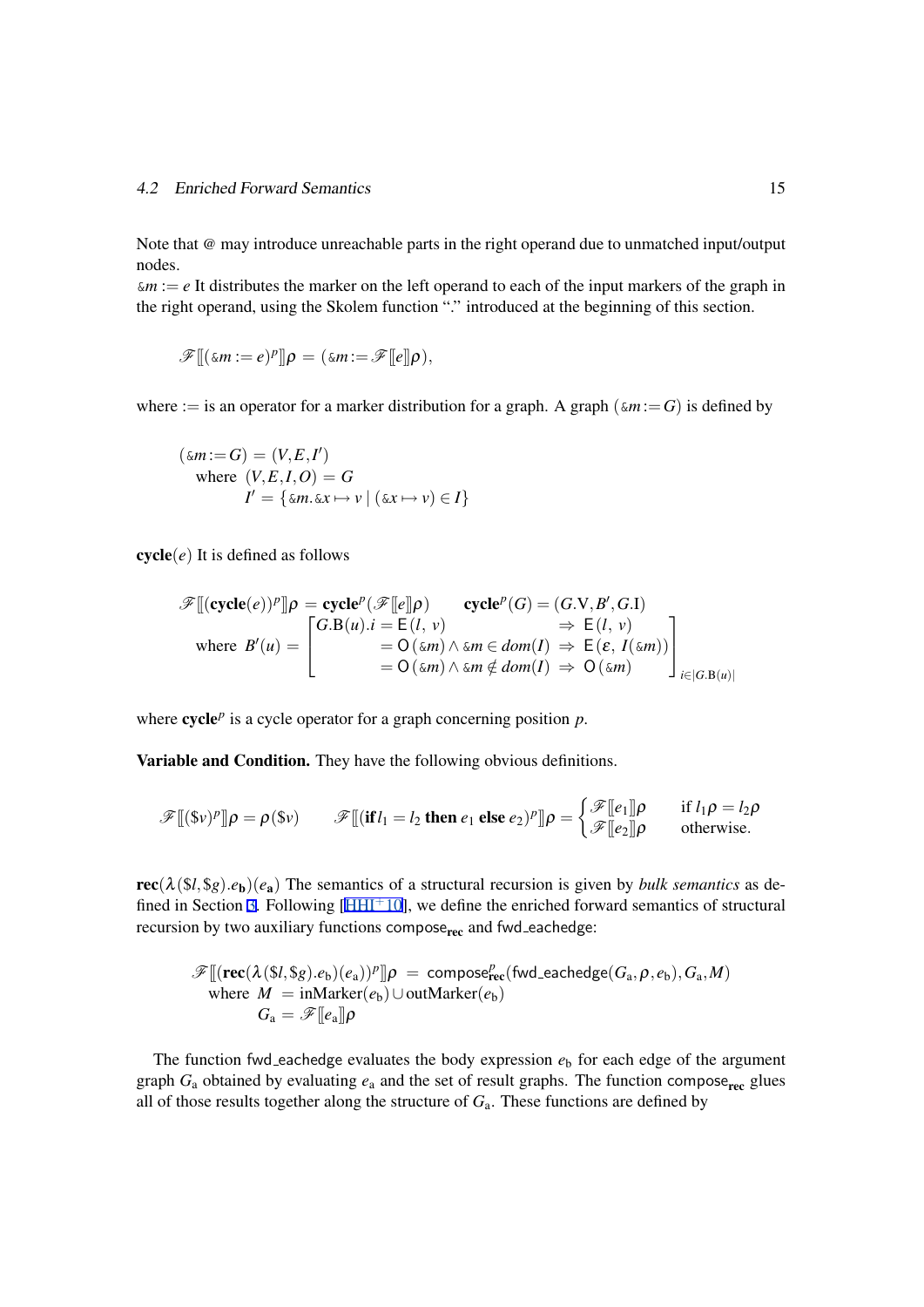$\mathsf{fwd\_eachedge}(G,\boldsymbol{\rho},e) = \{(\nu,i,\nu_i,\mathscr{F}[\![\bar{e}]\!]\boldsymbol{\rho}_{\nu,i})\}$  $| v \in G.V, x \in G.B(v), i \in |x|, E(l_i, v_i) = x.i, \rho_{v,i} = \rho \cup \{ $l \mapsto l_i, $g \mapsto G|_v \} \}$  $\mathsf{compose}^P_\mathsf{rec}(\mathscr{G}, G, M) \ = \ (V_\mathsf{Rec} \cup V_\mathsf{RecN}, B_\mathsf{Rec} \cup B_\mathsf{RecN}, I_\mathsf{RecN})$ where  $V_{\text{RecE}} = \{ \text{RecE } p \le i \mid (v, i, \_, G_{v,i}) \in \mathscr{G}, w \in G_{v,i}.V \}$  $B_{\mathsf{RecE}} =$  $\bigg)$  $\mathsf{RecE}\, p \, w \, v \, i \mapsto$  $\big[ x, j = E(l_j, w_j) \Rightarrow E(l_j, \text{RecE } p w_j v i \big]$  $=$  O( $\omega$ *m*)  $\Rightarrow$  E( $\varepsilon$ , RecN *p*  $v_i$   $\omega$ *m*) ] *j∈|x|*  $\vert (v, i, v_i, G_{v,i}) \in \mathscr{G}, w \in G_{v,i}.V, x = G_{v,i}.B(w) \}$  $V_{\text{RecN}} = \{ \text{RecN } p \vee \omega n \mid v \in G.V, \omega n \in M \}$  $B_\mathsf{RecN} = \{$  $\Gamma$  $RecN p v \& m \mapsto$  $x.i = E(l_i, v_i) \Rightarrow E(\varepsilon, \text{RecE } p \ G_{v,i}.\mathbf{I}(\varepsilon m) \ v \ i)$  where  $(v, i, \_, G_{v,i}) \in \mathscr{G}$  $= O(\omega n) \Rightarrow O(\omega n \cdot \omega n)$ ] *i∈|x| | v ∈ G.*V*, x* = *G.*B(*v*)*,* &*m ∈ M}*  $I_{\text{RecN}} = \{\&n \cdot \&m \mapsto \text{RecN} \ p \ v \ \&m \ \vert \ \ G.\text{I}(\&n) = v, \ \&m \in M \}$ 

## 4.3 Backward Semantics

Thanks to the bulk semantics defined in Section 3 and trace information generated at enriched forward evaluation, the similarity in shape between input and output graphs are retained. As in the previous work  $[HHI^+10]$ , the graph constructors become invertible, and backward evaluation of rec(*e*) is reduced to that of its body *e*. We again divide backward evaluation algorithm by updates supported: (1) edge-renaming, (2) edge-d[el](#page-6-0)etion, and (3) insertion of edges or a subgraph rooted at a node. I[n the follo](#page-23-0)wing, we give the backward semantics for these updates.

## 4.3.1 Backward Semantics for Edge Renaming

Backward semantics is, similarly to the forward semantics, defined inductively, i.e., backward evaluation of an UnCAL<sup>o</sup> expression is computed by combining results of backward evaluations of the operand expressions. We first define backward semantics of simple expressions, followed by that of structural recursion.

Graph Constructor Expressions. [], &*y* and () construct constant graphs in the forward computation. Therefore, for the backward computation, they accept no modification on the result view.

| $\mathscr{B}[[[P]](\rho, G')] = \rho$          | if $G' = \mathscr{F}[[ P ]\rho$                |
|------------------------------------------------|------------------------------------------------|
| $\mathscr{B}[\![\mathscr{S}]\!](\rho,G')=\rho$ | if $G' = \mathscr{F}[\![\mathrm{m}^p]\!] \rho$ |
| $\mathscr{B}[(\rho^p](\rho, G') = \rho$        | if $G' = \mathscr{F}[[()^p]]\rho$              |

A label constant similarly accepts no modification.

$$
\mathscr{B}[[a]](\rho, a') = \rho \quad \text{if } a' = a
$$

[*l* : *e*] Backward computation detaches the (possibly modified) edge from the top of the modified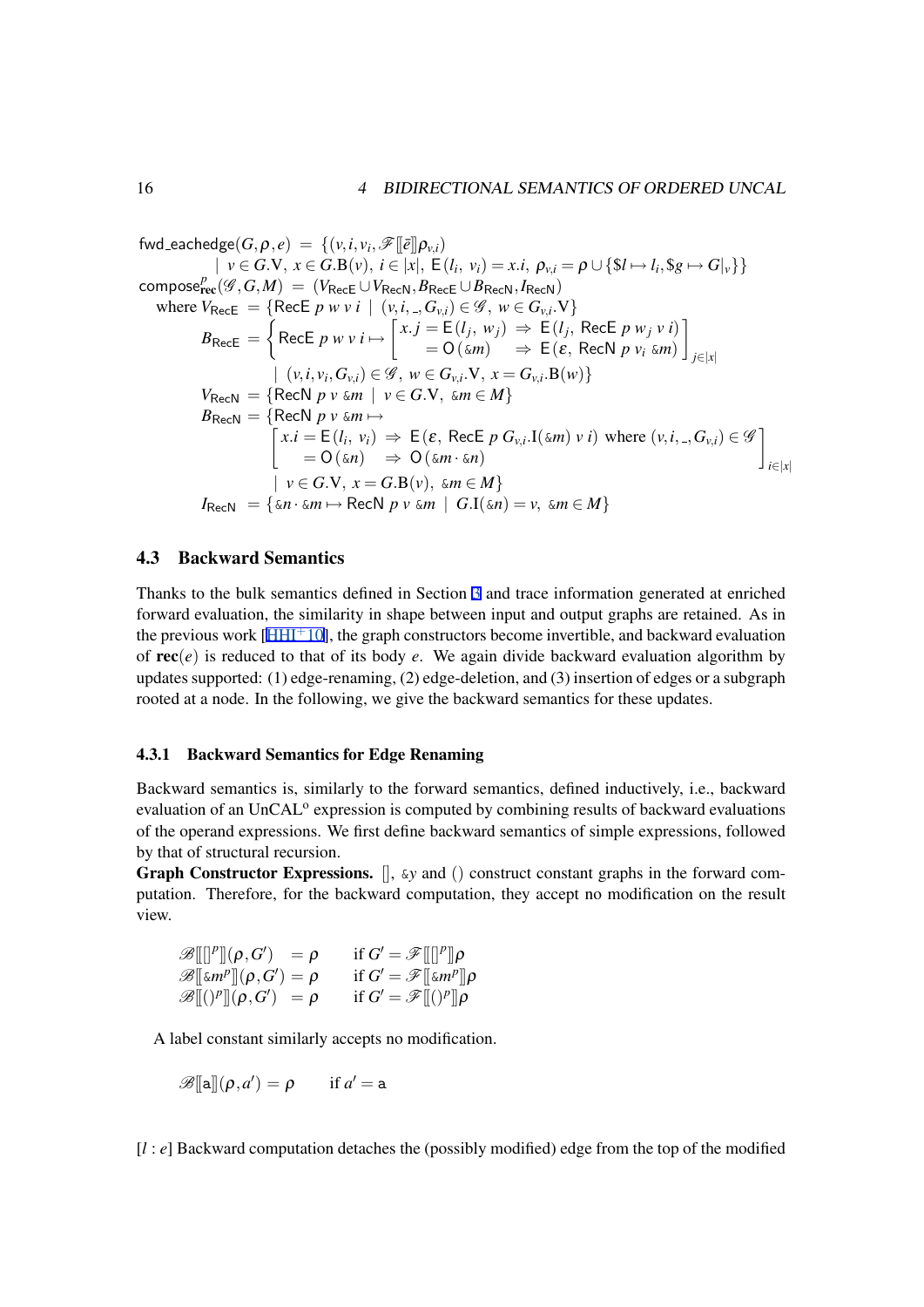#### 4.3 Backward Semantics 17

graph. Other modification on the graph is reflected to the other operand  $G_2$  (as  $G_2'$ ).

$$
\mathscr{B}[[l:e]^{p}]](\rho, G') = \mathscr{B}[[l]](\rho, a') \uplus_{\rho} \mathscr{B}[[e]](\rho, G'_{2})
$$
  
where  $a = l\rho$   
 $G_{2} = \mathscr{F}[[e]]\rho$   
 $(a', G'_{2}) = \text{decomp}_{[a : P G_{2}]}(G')$ 

Here, the decomposition function is defined as follows:

decomp<sub>[a<sub>1</sub> : 
$$
{}^p G_2
$$
]}(G') =  
\n( $a'_1$ , ( $V' \setminus \{r'\}, B' \setminus \{r' \mapsto \zeta'\}, \{\&\mapsto v\})$ )  
\nwhere ( $V_2, B_2, \{\&\mapsto v\}$ ) =  $G_2$   
\n( $V', B', \{\&\mapsto r'\}$ ) = G'  
\n $\zeta'$  = the unique branch in  $B'$  of the form ([E( $a'_1, v$ )]).</sub>

The modified view *G*<sup> $\prime$ </sup> is decomposed into its unique root branch  $\zeta$ <sup> $\prime$ </sup> = [E( $a'_1$ ,  $\nu$ )] from the original root  $r'$  and the rest of the graph rooted at  $v$ . If  $G'$  has more than one branches from the root node or the new root  $\nu$  does not match the root node of the original result  $G_2$ , the backward evaluation fails.

 $e_1 + e_2$  We have the following definition, given decomp<sub> $G_1 + G_2$ </sub> (*G*<sup> $\prime$ </sup>) as the decomposition of the  $graph G'.$ 

$$
\mathscr{B}[[ (e_1 + e_2)^p]](\rho, G') = \mathscr{B}[[e_1]](\rho, G'_1) \uplus_{\rho} \mathscr{B}[[e_2]](\rho, G'_2)
$$
  
where  $(G_1, G_2) = (\mathscr{F}[[e_1]]\rho, \mathscr{F}[[e_2]]\rho)$   $(G'_1, G'_2) = \text{decomp}_{G_1+G_2}(G')$   
 $(\rho_1 \uplus_{\rho} \rho_2)(\mathscr{F}v) = \text{mg}(\rho(\mathscr{F}v), \rho_1(\mathscr{F}v), \rho_2(\mathscr{F}v))$   
where  $\text{mg}(G, G_1, G_2) = \begin{cases} G_1 & \text{if } G_2 = G \vee G_1 = G_2 \\ G_2 & \text{if } G_1 = G \\ \text{FAIL otherwise} \end{cases}$ 

decomp is defined below.  $G_1 \setminus G_2$  denotes  $(G_1 \cdot V \setminus G_2 \cdot V, G_1 \cdot B \setminus G_2 \cdot B, G_1 \cdot I \setminus G_2 \cdot I)$  where  $G_1 \cdot B \setminus G_2$  $G_2$ .B and  $G_1$ .I  $\setminus G_2$ .I respectively denote removal of bindings in  $G_2$ .B and  $G_2$ .I from those in  $G_2$ .B and  $G_2$ .I. Simple union of graphs  $G_1 \cup G_2$  is defined by  $(G_1 \cup G_2 \cup G_2 \cup G_1 \cup G_2 \cup G_2 \cup G_1 \cup G_2 \cup G_2 \cup G_1 \cup G_2 \cup G_2 \cup G_1 \cup G_2 \cup G_1 \cup G_2 \cup G_1 \cup G_2 \cup G_1 \cup G_2 \cup G_1 \cup G_2 \cup G_1 \cup G_1 \cup G_2 \cup G_1 \cup G_1 \cup G_1 \cup G_1 \cup G_1 \cup G$ *G*2*.*I).

$$
\mathsf{decomp}_{G_1 \mathbin{+} P G_2}(G') = (\mathsf{xreachable}(G'_1, G_1), \mathsf{xreachable}(G'_2, G_2))
$$

where 
$$
(V', B', I') = G'
$$
  
\n $(V_i, B_i, I_i) = G_i$   
\n $G'_i$  = reachable $((V', B', I_i))$   
\nsatisfying  
\n $M = \text{inMarket}(G_1) = \text{inMarket}(G_2)$   
\n $\forall \& \ m \in M, E(\varepsilon, v') \in B'(I'(\> m)) : (\> m \mapsto v') \in I_1 \cup I_2$ 

unreachable $(G) = G \setminus \text{reachable}(G)$  $\mathsf{x}$ reachable $(G',G)=\mathsf{reachable}(G')\cup\mathsf{unreachable}(G)$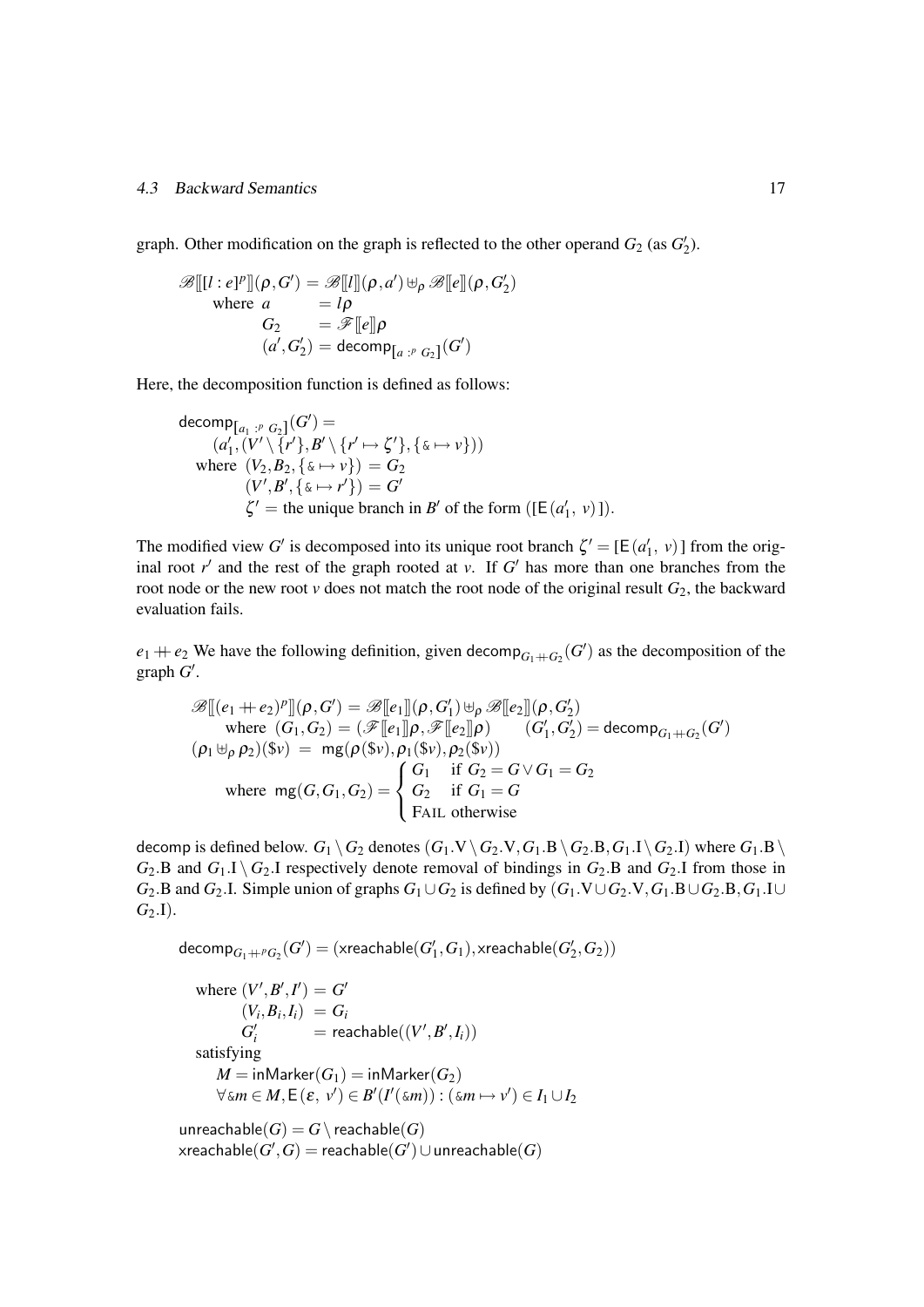$e_1 \oplus e_2$  It is like  $+$ , except that no  $\varepsilon$ -edge is involved.

$$
\mathscr{B}[[ (e_1 \oplus e_2)^p ]](\rho, G') = \mathscr{B}[[e_1]](\rho, G'_1) \uplus_{\rho} \mathscr{B}[[e_2]](\rho, G'_2)
$$
  
where  $G_i$   

$$
= \mathscr{F}[[e_i]]\rho
$$
  

$$
(G'_1, G'_2)
$$
  

$$
= \operatorname{decomp}_{G_1 \oplus G_2}(G')
$$
  

$$
= \operatorname{decomp}_{G_1 \cup G_2}(G')
$$
  
without *satisfying* condition

*e*<sup>1</sup> @*e*<sup>2</sup> Because of unmatched I/O nodes, it may introduce unreachable part in the second argument during forward computation. Backward computation carefully passes those parts backwards untouched to avoid unnecessary failure because of inconsistency because these parts are part of ordinary computation (computation on reachable parts) before discarding by the @ operator.

$$
\mathscr{B}[[ (e_1 \otimes e_2)^p]](p, G') = \mathscr{B}[[e_1]](p, G'_1) \uplus_{\rho} \mathscr{B}[[e_2]](p, G'_2)
$$
\nwhere  $(G'_1, G'_2) = \text{decomp}_{G_1 \otimes^p G_2}(G')$   
\n $(G_1, G_2) = (\mathscr{F}[[e_1]] \rho, \mathscr{F}[[e_2]] \rho)$   
\n $\text{decomp}_{G_1 \otimes^p G_2}(G')$   
\n $= (\text{xreachable}(G'_1, G_1), \text{xreachable}(G'_2, G_2)) \text{ where }$   
\n $(V_i, B_i, I_i) = G_i$   
\n $(V', B', I') = G'$   
\n $B'' = \begin{cases} x.i = E(\varepsilon, v) \land v \in V_1 \land B_1(u).i = O(\varepsilon m) \\ \land (\varepsilon m \mapsto v) \in I_2 \\ \text{otherwise} \end{cases} \Rightarrow O(\varepsilon m)$   
\n $\Rightarrow X.i \qquad \bigg\} | (u \mapsto x) \in B' \begin{cases} \n1 \land (\varepsilon m \mapsto v) \in I_2 \\ \n2 \land \varepsilon m \in \mathbb{R} \land \varepsilon m \end{cases}$ 

 $\&m := e$  It "peels off" the marker on the left hand side from each of the input markers in G' at the front.

$$
\mathscr{B}[[\underline{\delta}m := e]](\rho, G') = \mathscr{B}[[e]](\rho, G_1')
$$
  
where  $G_1' = (V', B', I_1')$   

$$
(V', E', I') = G'
$$
  

$$
I_1' = \{(\underline{\delta}x \mapsto v) | (\underline{\delta}m, \underline{\delta}x \mapsto v) \in I'\}
$$

 $cycle(e)$  It removes the  $\varepsilon$ -edges introduced in the forward evaluation and restores the original output markers.

$$
\mathscr{B}[[\text{cycle}(e)]](\rho, G') = \mathscr{B}[[e]](\rho, G_2')
$$
  
where  $(V', B', I') = G'$   
 $(V, B, I) = \mathscr{F}[[e]]\rho$   

$$
B_{\text{cycle}} = \begin{cases} u \mapsto \begin{bmatrix} x.i = E(\varepsilon, v) \land B(u).i = O(\varepsilon m) \Rightarrow O(\varepsilon m) \\ 0 & \text{otherwise} \end{bmatrix} \Rightarrow x.i \\ G_2' = (V, B_{\text{cycle}}, I) \end{cases} (u \mapsto x) \in B'
$$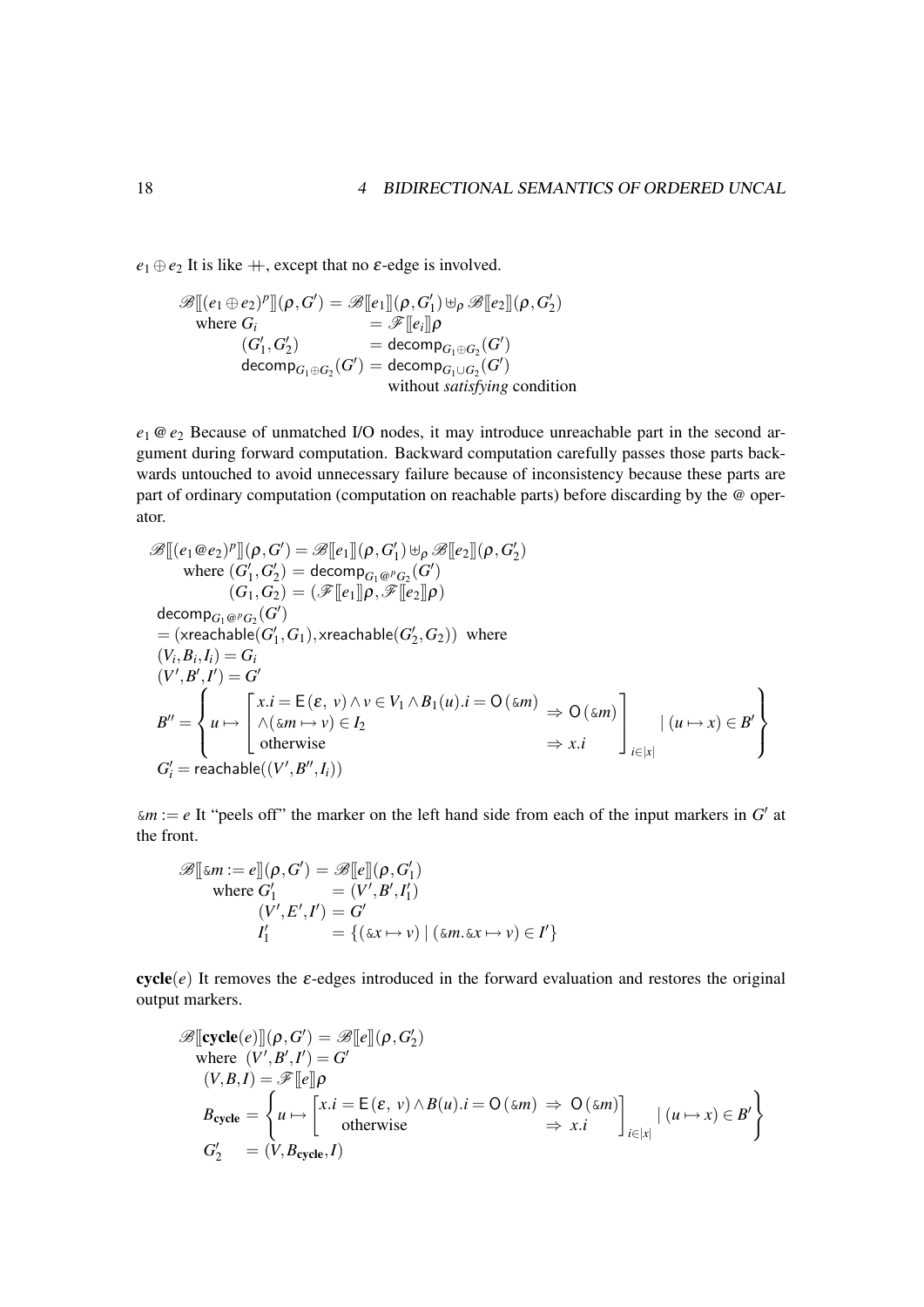#### 4.3 Backward Semantics 19

**Variable.** A variable simply updates its binding as  $\mathscr{B}[[Sv]](\rho, G') = \rho[Sv \leftarrow G']$ . Here,  $\rho[Sv \leftarrow G]$ *G*<sup> $\prime$ </sup>] is an abbreviation for  $(\rho \setminus {\$v \mapsto \_}) \cup {\$v \mapsto G' \}.$ 

Condition. The backward evaluation of a condition is defined by

$$
\mathscr{B}[\textbf{if }l_1 = l_2 \textbf{ then } e_1 \textbf{ else } e_2] | (\rho, G') = \begin{cases} \rho'_1 & \text{if } l_1 \rho = l_2 \rho \land l_1 \rho'_1 = l_2 \rho'_1 \\ \rho'_2 & \text{if } l_1 \rho \neq l_2 \rho \land l_1 \rho'_2 \neq l_2 \rho'_2 \\ \textbf{FAIL} & \text{otherwise} \end{cases}
$$
  
where  $(\rho'_1, \rho'_2) = (\mathscr{B}[[e_1]](\rho, G'), \mathscr{B}[[e_2]](\rho, G'))$ 

which is reduced to the backward evaluation of  $e_1$  if  $l_1 = l_2$  holds, and to the backward evaluation of  $e_2$  otherwise. To guarantee well-behavedness, we further ensure that  $l_1 = l_2$  does not change after backward evaluation. Because the result of  $l_1 = l_2$  may be influenced indirectly by backward evaluation of the bodies  $e_1$  and  $e_2$ , if they update variable bindings and the value of label variables in the condition is produced from the updated bindings. We check this by returning the condition  $l_1 = l_2$  in addition to the variable bindings, and check that condition at the expression binding the label variables. However, to simplify presentation, we omit this passing around of conditions and checking in the following.

Backward Evaluation of Structural Recursion. Backward evaluation is defined by

$$
\begin{array}{l} \mathscr{B} [\![\mathbf{rec}(\lambda(\$l, \$g), e_b)(e_a)]\!](\rho, G') \\ \hphantom{\mathbb{P}_{\mathsf{max}}[f(\mathcal{B}, g, g_a, e_b)]} = \mathsf{merge}(\rho, e_a, B_a, \mathsf{bwd}\text{-} \mathsf{eachedge}(G_a, \rho, e_b, \mathsf{decomp}_{\mathbf{rec}}(G', B_a))) \\ \text{where}\;\; G_a = (\_,B_{a},\_) = \mathscr{F} [\![e_a]\!] \rho, \end{array}
$$

where decomp<sub>rec</sub> performs the inverse operation of compose<sub>rec</sub>( $\mathscr{G}, G, M$ ) by decomposing the entire updated view into the updated views of the body  $e<sub>b</sub>$  using bulk semantics. In bwd eachedge, we carry out backward computation of  $e<sub>b</sub>$  on each edge to obtain the updated environment  $\rho'_{v,i}$ . Finally, merge combines these environments to produce the updated environment  $\rho'$  of the whole expression. merge first merge  $\rho_{v,i}(\$l)$  and  $\rho'_{v,i}(\$g)$  for each binding of  $\$l$  and  $\$ g to compute  $G'_{a}$ , which is the updated view of the argument expression  $e_{a}$ . Unlike unordered semantics, we cannot just simply unify each  $\rho'_{v,i}(\$g)$ . B or  $\{v \mapsto [\mathsf{E}(\rho_{v,i}(\$l), \rho'_{v,i}(\$g) \cdot \mathbf{I}(\$\epsilon))]\}$  as sets, since there are overlapping originating nodes among them, in addition to possible overlap between the edge for  $\rho_{v,i}(\$l)$  and graph  $\rho'_{v,i}(\$g)$  in the presence of cycles. We let the backward evaluation fails if these overlapped parts are inconsistent. We first unify  $\rho'_{v,i}(\$g)$  with this check, and unify  $\{v \mapsto [E(\rho_{v,i}(\$l), \rho'_{v,i}(*\$g), I(\&))]\}$ , maintaining the order in the original branches in  $B_a$  (the result is stored in *B*<sup> $\prime$ </sup>). If the original label in  $B_a$  was  $\varepsilon$ , then we just restore the  $\varepsilon$  edge. Output marker of the input is also recovered. If the edge is in the prior graph (graphs created by merging  $\rho'(\$g)$ ), which means every edge from the originating node is in the prior graph, then they must coincide with the edge in the prior graph. If the edge is not in the prior graph, then we add all edges from the originating node together (elements of  $B'$ ). Above unification produces  $G'_{a}$ . Then, we inductively carry out backward evaluation on  $e_{a}$  to obtain another updated environment  $\rho'_a$ . This  $\rho'_a$  and all  $\rho'_{v,i}$ s (excluding binding of \$*l* and \$*g*) are merged to produce the result of entire backward evaluation.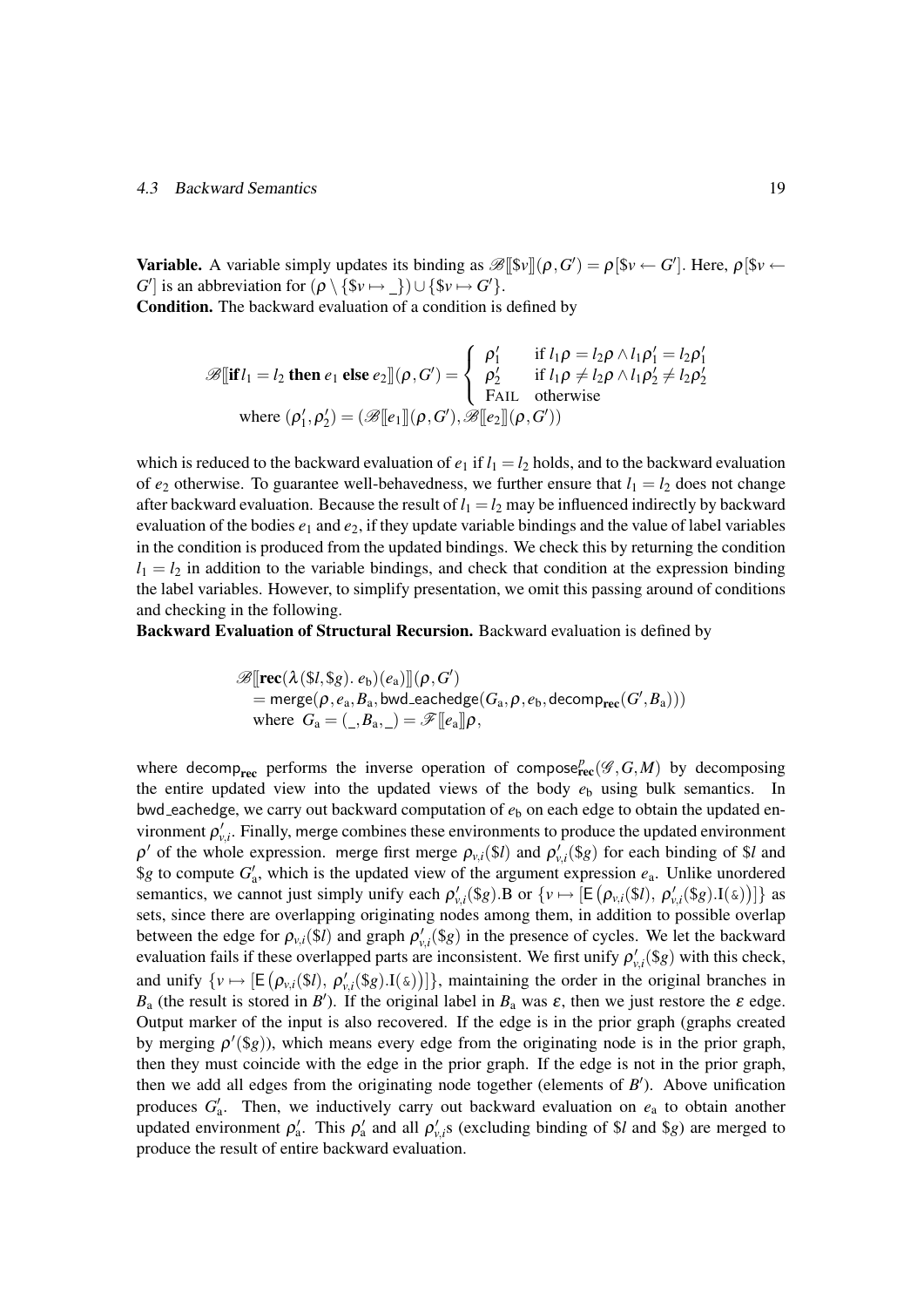$\mathsf{decomp}_{\mathbf{rec}}((V',B',I'),B_{\mathbf{a}}) =$ *0 0 0*  $\sqrt{ }$  $\begin{matrix} \end{matrix}$  $\overline{\mathcal{L}}$  $(\zeta, (V'_{\zeta}, B'_{\zeta}, I'_{\zeta}))$   $B_a(v) = b, i \in |b|, E(l, v_i) = b.i, \zeta = (v, i, v_i),$  $V'_{\zeta} = \{ w \mid (\text{RecE } p \le i) \in V' \},$  $B'_{\zeta}(w) = \begin{cases} s.j = E(l_j, \text{RecE } p w_j v i) \Rightarrow E(l_j, w_j) \\ = F(\varepsilon \text{ RecN } n v_j \varepsilon m) \Rightarrow O(\varepsilon m) \end{cases}$  $=$  **E**( $\varepsilon$ , RecN  $p$   $v_i$   $\leq m$ )  $\Rightarrow$  0( $\leq m$ ) ] *j∈|B0*(RecE *p w v i*)*|*  $s = B'(\text{RecE } p \le i)$  $I'_{\zeta} = {\text{sum} \mapsto w \mid B'(\text{RecN } p \text{ } v \text{ } \text{ } \text{ } m)} = s, j \in |s|, E(\varepsilon, \text{ RecE } p \text{ } w \text{ } v \text{ } i) = s. j \}$  $\mathbf{A}$  $\overline{\mathcal{L}}$  $\left\{\right\}$  $\textsf{bwd\_eachedge}(G,\rho,e,\mathscr{G}'_{v,i}) = \{(\zeta,\mathscr{B}[\![e]\!](\rho_{v,i},G'_{v,i}))\}$  $|( \zeta, G'_{v,i}) \in \mathscr{G}', (v,i,v_i) = \zeta, E(a, v_t) = G.B(v).i, \rho_{v,i} = \rho \cup \{ \$l \mapsto a, \$g \mapsto G|_{v_i} \}$  $\text{merge}(\rho, e_{\text{a}}, B_{\text{a}}, \mathscr{R}) = \mathscr{B}[\![e_{\text{a}}]\!](\rho, G'_{\text{a}}) \uplus_{\rho} \uplus \big\{\rho'_{v,i} \setminus \{\$\!| \rightarrow \_\!\!\! \setminus \{\$\!| \rightarrow \_\!\!\! \setminus \set{\$\!| \rightarrow \_\!\!\! \setminus \set{\$ \}}(\allowbreak (v, i, v_i), \allowbreak \rho'_{v,i}) \in \mathscr{R} \big\}$ where  $G'_{a}$  =  $(V' \cup \bigcup \rho'_{v,i}(\$g).V, B' \cup \bigcup \rho'_{v,i}(\$g).B, I_{a})$ *V*  $V'$   $= ∪$ {{*v*} *∪* {*w* | **E**(*l*, *w*)  $\in$  *s*} | (*v*  $\mapsto$  *s*)  $\in$  *B*<sup> $\prime$ </sup>}  $B'(v) =$  $\sqrt{ }$  $\overline{1}$  $B_a(v) \cdot j = E(\varepsilon, v_j) \Rightarrow E(\varepsilon, v_j)$  $=$  E(*l,*  $v_j$ )  $\Rightarrow$  E( $\rho_{v,j}$ (\$*l*)*,*  $v_j$ )  $= O(\omega m) \Rightarrow O(\omega m)$ 1  $\overline{1}$ *j∈|B*a(*v*)*|*

## 4.4 Backward Semantics for Edge Deletion

Similarly to the treatment in the previous work, we reflect deletion of an edge in the view as deletion of the corresponding edge in the source using trace IDs. In unordered graph, edge is identified by the triple of origin node, label and destination node, but here we can identify with a pair of origin node and branch position.

corr defined below takes a pair of origin node ID and branch position that uniquely identify an edge in the view, and computes the corresponding edge as a pair of origin node ID and branch position in the source.

$$
corr((u,i)) = (u,i) \quad \text{if } u \in SrcID
$$
  
\n
$$
corr((\text{RecE } p \ u \ v \ i, j))
$$
  
\n
$$
= \begin{cases} corr((u,j)) & \text{if } corr((u,j)) \neq \text{FAIL} \\ corr((v,i)) & \text{if } corr((u,j)) = \text{FAIL} \\ \text{corr}(\zeta) & = \text{FAIL} \end{cases}
$$

FAIL means failure on finding the corresponding edge.

Using this function, we compute the set of corresponding edges from set of deleted edges on the updated view  $G'_{\text{view}}$ . If one of the computation of corr fails, then the backward evaluation fails. Otherwise, we compute the updated source  $G'_{\text{src}}$  by removal of the set of corresponding edges (branches). Note that this removal should take place at a time, since if multiple branches of a node are to be deleted, one removal of branch will change the relative position of the following (sibling) branches.

Finally, we check if  $\mathscr{F}[[e]]\rho[\$db \leftarrow G'_{\rm src}]$  is bisimilar to  $G'_{\rm view}$ , and returns  $\rho[\$db \leftarrow G'_{\rm src}]$  if the bisimulation test succeeds.

It is straightforward to show that the backward semantics for edge deletion is well behaved, since the final check does (WPUTGET) property.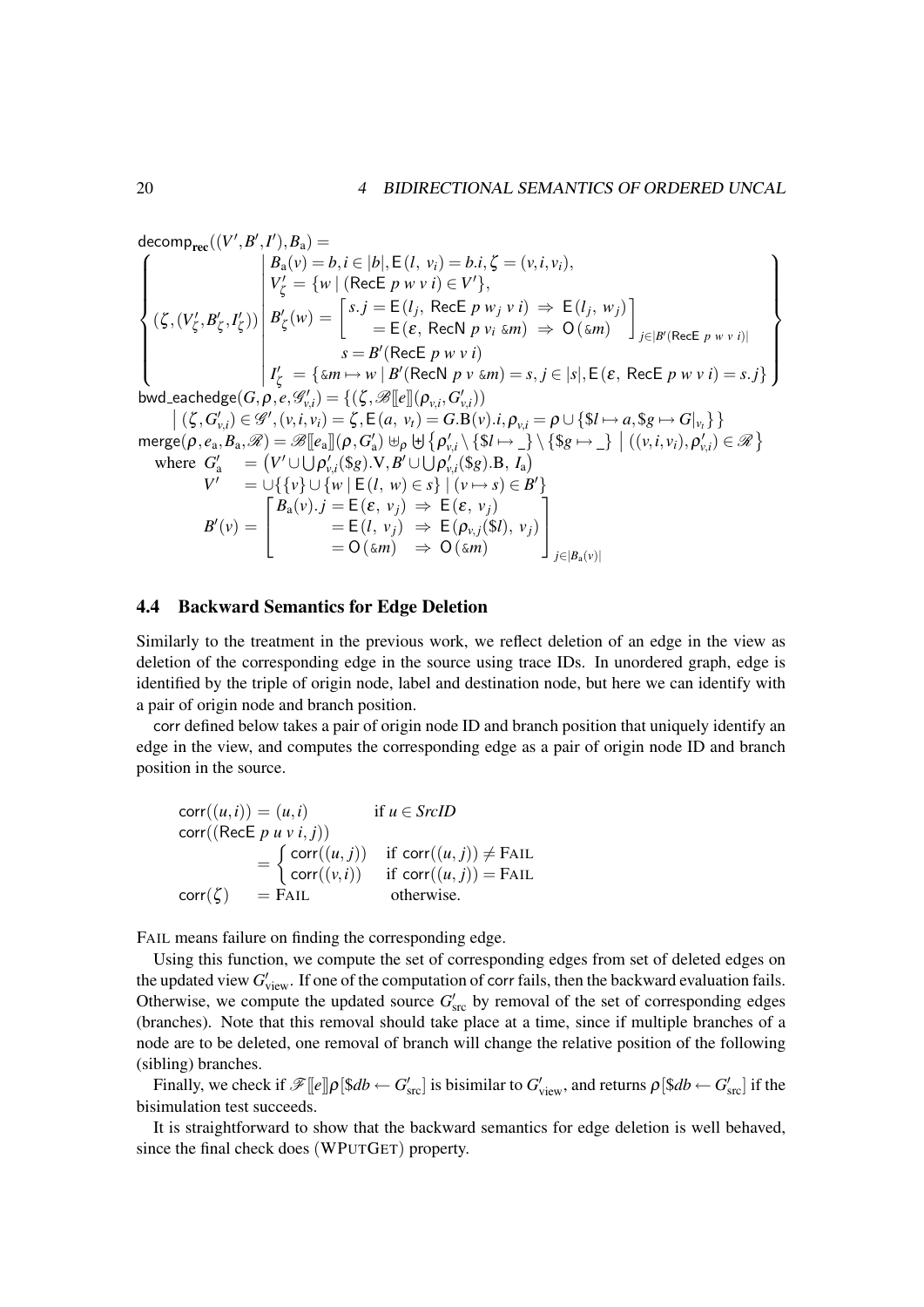#### 4.5 Backward Semantics for Insertion

The method used in the previous work for handling insertion can be adopted here. We briefly discuss this adoption.

The insertion operation on the view is specified by a triple of a node *v* on the view and the position *i* where a graph is inserted, and the inserted graph *G*vins. Then we first compute the corresponding source node  $u$  at which insertion of corresponding subgraph  $G_{\text{sins}}$  takes place, by the following function tr.

 $tr(SrcID)$  =  $SrcID$   $tr(RecN_v)$  =  $tr(v)$  $tr(Code_+)$  = FAIL  $tr(RecE_v)$  =  $tr(v)$ 

We find a graph  $G_{\text{sing}}$  connected to *u* and the corresponding position *j* at which  $G_{\text{sing}}$  is connected, by inversion computation on  $G'_{\text{view}}$  using the Universal Resolving Algorithm (URA) [AG02], where  $G'_{\text{view}}$  is obtained by adding  $\epsilon$ edge from  $\nu$  at position  $i$  to  $G_{\text{vins}}$ .

We conjecture that well-behavedness of the above insertion reflection can be directly derived from the soundness of URA.

#### 4.6 Well-behavedness

Now we turn to the well-behavedness of the bidirectional transformation defined above, and briefly sketch the proof.

*Proof.* This statement can be proved by induction on the structure of *e*, in a way similar to that in  $[HHI<sup>+</sup>10]$ . Note that we perform aggressive check for branch changing behavior of **if** for this well-behavedness.  $\Box$ 

# 5 [Conc](#page-23-0)lusion

In this paper, we report our ongoing work on extension of the previous method for bidirectionalizing graph transformations from unordered graphs to ordered ones, and demonstrate that this is possible by defining a new graph transformation language UnCAL<sup>o</sup>, a novel definition of bisimulation relation on ordered graphs with  $\varepsilon$ , and a bulk and bidirectional semantics of the graph language UnCAL<sup>o</sup>. This paves a new way towards practically solving the open problem of unidirectional and bidirectional transformation over ordered graphs.

In our definition of structured recursion, we implicitly assume that the order of children does not change during transformation. This assumption, however, rules out transformations which reorder the children. For instance, the current UnCAL<sup>o</sup> cannot define a transformation that reverses the children. In the future, we wish to relax this limitation introducing a new graph constructor that is similar to the append constructor  $+$  but can swap the order of two operand graphs. As another important future work, we will study how to efficiently implement the new bidirectional semantics of UnCAL<sup>o</sup>, and evaluate it with practical applications.

# Bibliography

[AG02] S. M. Abramov, R. Glück. Principles of Inverse Computation and the Universal Resolving Algorithm. In *The Essence of Computation*. Pp. 269–295. 2002.